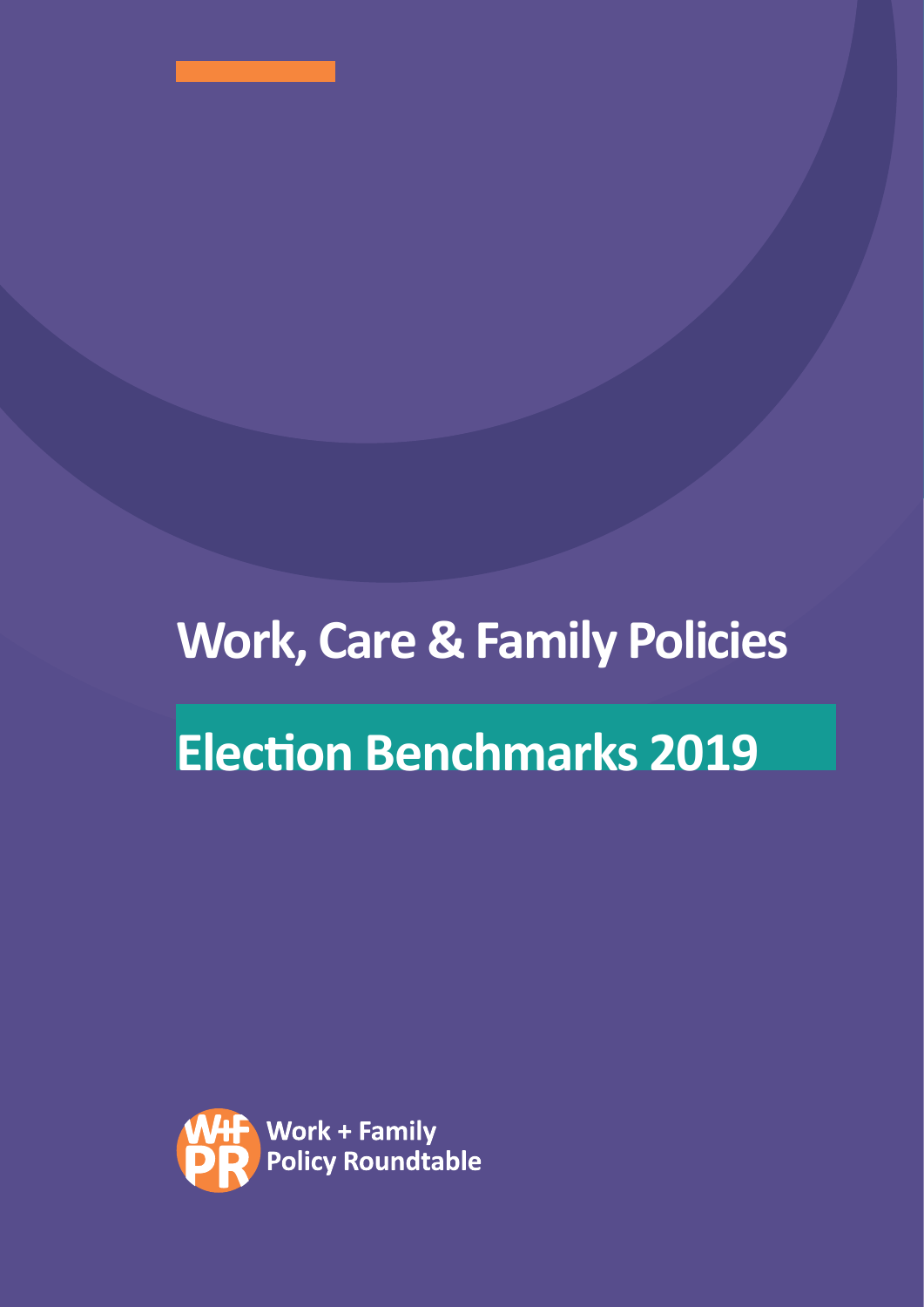#### © **April 2019**

#### **Published by the Work + Family Policy Roundtable** *<https://www.workandfamilypolicyroundtable.org/>*

The Election Benchmarks 2019 reflect the scholarship and research-based deliberations of the members of the Australian Work + Family Policy Roundtable.

All correspondence should be directed to the Co‑convenors of the W+FPR:

• Associate Professor Elizabeth Hill, The University of

Sydney, *[elizabeth.hill@sydney.edu.au](mailto:elizabeth.hill%40sydney.edu.au?subject=)* • Professor Sara Charlesworth, RMIT,

*[sara.charlesworth@rmit.edu.au](mailto:sara.charlesworth%40rmit.edu.au?subject=)*

The 2019 Election benchmarks are dedicated to the memory of Belinda Tkalcevic, a long-term friend of the Work + Family Policy Roundtable and tireless campaigner for the recognition of work and care issues in public policy.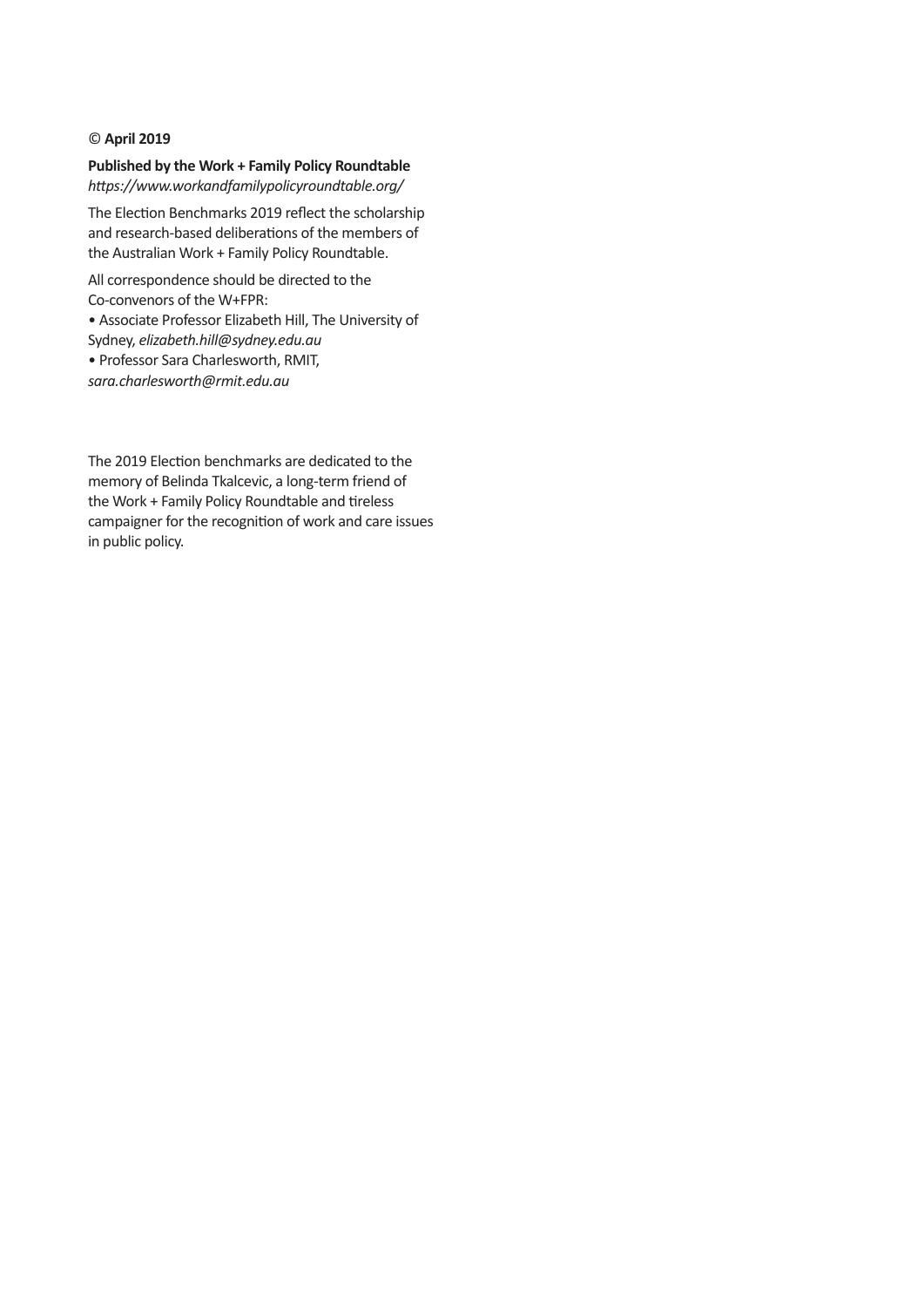# **Work, Care & Family Policies**

## **Election Benchmarks 2019**

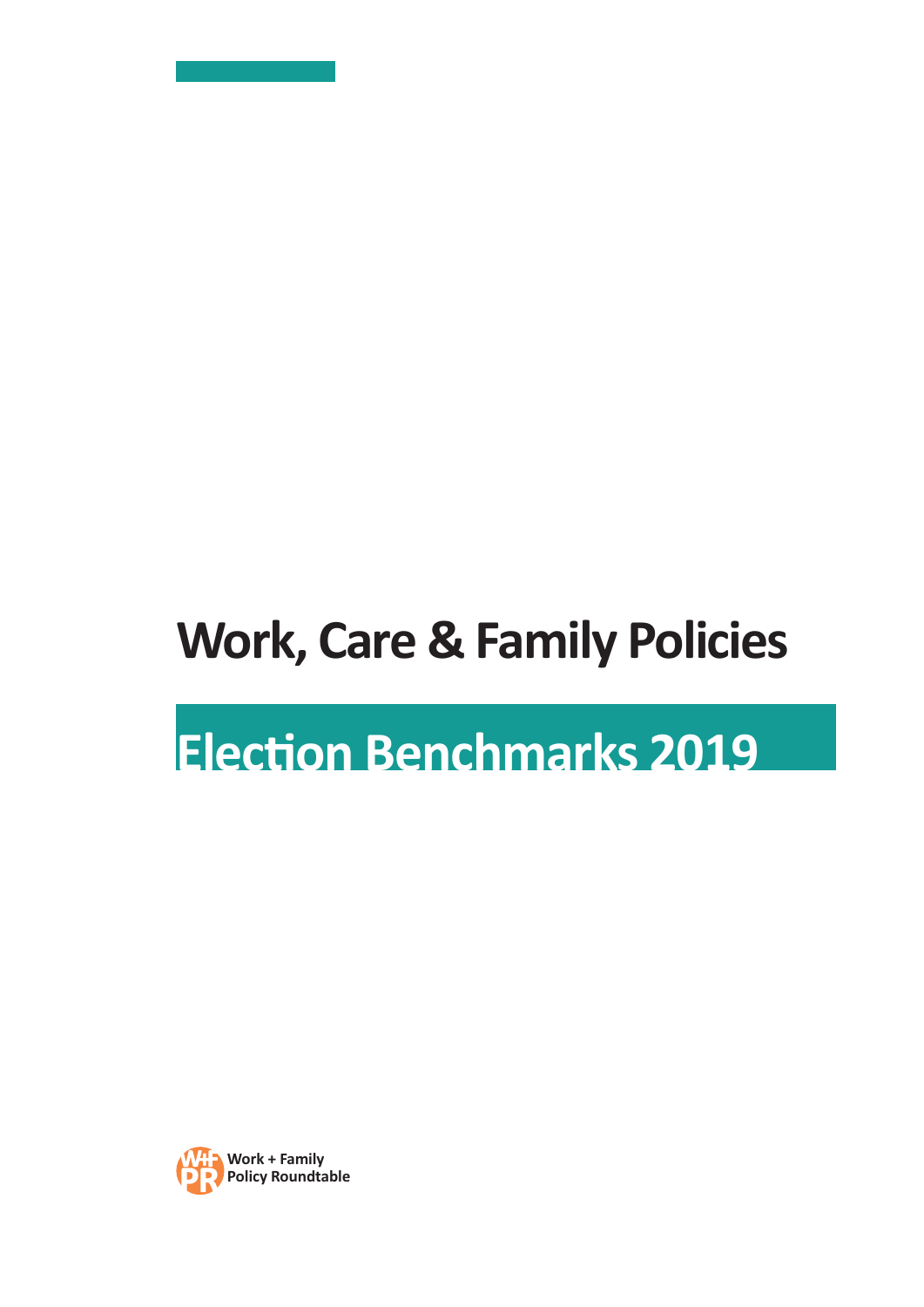

The *Australian Work + Family Policy Roundtable* is a research network of 32 academics from 17 universities and research institutions with expertise on work, care and family policy. The goal of the Roundtable is to propose, comment upon, collect and disseminate research to inform evidence-based public policy in Australia.

- Dr Elizabeth Adamson, University of NSW
- Prof Siobhan Austen, Curtin University
- Prof Donna Baines, University of Sydney
- Prof Marian Baird, University of Sydney
- Dr Dina Bowman, Brotherhood of St Laurence & University of Melbourne
- Dr Wendy Boyd, Southern Cross University
- Adjunct Dr Michelle Brady, University of Melbourne
- Emeritus Prof Deborah Brennan, University of NSW
- Emeritus Prof Bettina Cass, University of NSW
- Prof Sara Charlesworth, RMIT University (coconvenor)
- A/Prof Kay Cook, Swinburne University of Technology
- Dr Amanda Cooklin, La Trobe University
- Prof Rae Cooper, University of Sydney
- Adjunct Prof Eva Cox, Jumbunna Indigenous House of Learning (UTS)
- Prof Lyn Craig, University of Melbourne
- A/Prof Marianne Fenech, Sydney University
- Emeritus Prof Suzanne Franzway, University of South Australia
- Dr Myra Hamilton, University of NSW
- Alexandra Heron, University of Sydney
- A/Prof Elizabeth Hill, University of Sydney (coconvenor)
- Dr Jacquie Hutchison, University of Western Australia
- Adjunct A/Prof Debra King, Flinders University
- Dr Fiona Macdonald, RMIT University
- Prof Paula McDonald, Queensland University of Technology
- A/Prof Jill Murray, La Trobe University
- Adjunct Prof Frances Press, Charles Sturt University
- A/Prof Leah Ruppanner, University of Melbourne
- A/Prof Belinda Smith, University of Sydney
- A/Prof Meg Smith, Western Sydney University
- Prof Miranda Stewart, Melbourne University
- Prof Lyndall Strazdins, Australian National University

• Prof Gillian Whitehouse, University of Queensland Further information about the W+FPR is available at *<http://www.workandfamilypolicyroundtable.org>*

#### **Positive policies for better work, care and family outcomes.**

The Work + Family Policy Roundtable held its first meeting in 2005 and since then has actively participated in public debate about work, care and family policy in Australia. In the lead up to the 2019 Federal election, the Roundtable proposes a set of research-informed Policy Benchmarks against which election proposals for improving work, care and family outcomes in Australia can be assessed. These Benchmarks arise out of our collective research expertise and discussions at workshops held in April 2017 and September 2018. This is our fifth set of Federal Election Benchmarks.

The Roundtable believes work, care and family policy proposals should be guided by sound policy principles which:

- Recognise that good management of the worklife interface is a key characteristic of good labour law and social policy;
- Adopt a life-cycle approach to facilitating effective work-family interaction;
- Support both women and men to be paid workers and to share unpaid work and care;
- Protect the well-being of children, people with disabilities and frail older people who require care;
- Promote social justice and the fair distribution of social risk;
- Ensure gender equality, including pay equity;
- Treat individuals fairly, regardless of their household circumstances;
- Ensure sustainable workplaces and workers (e.g. through 'do-able', quality jobs and appropriate staffing levels);
- Ensure predictable hours, earnings and job security;
- Ensure flexible working rights are available in practice, not just in policy, to all workers through effective regulation, education and enforcement;
- Facilitate employee voice and influence over work arrangements;
- Recognise and support the ongoing need for income support where earnings capacities are limited by care responsibilities or other social contributions;
- Recognise the particular cultural and social needs of groups who have been excluded and discriminated against, such as Indigenous peoples and newly arrived migrants and refugees, who may require diverse responses to participate effectively; and
- Adopt policy and action based on rigorous, independent evidence.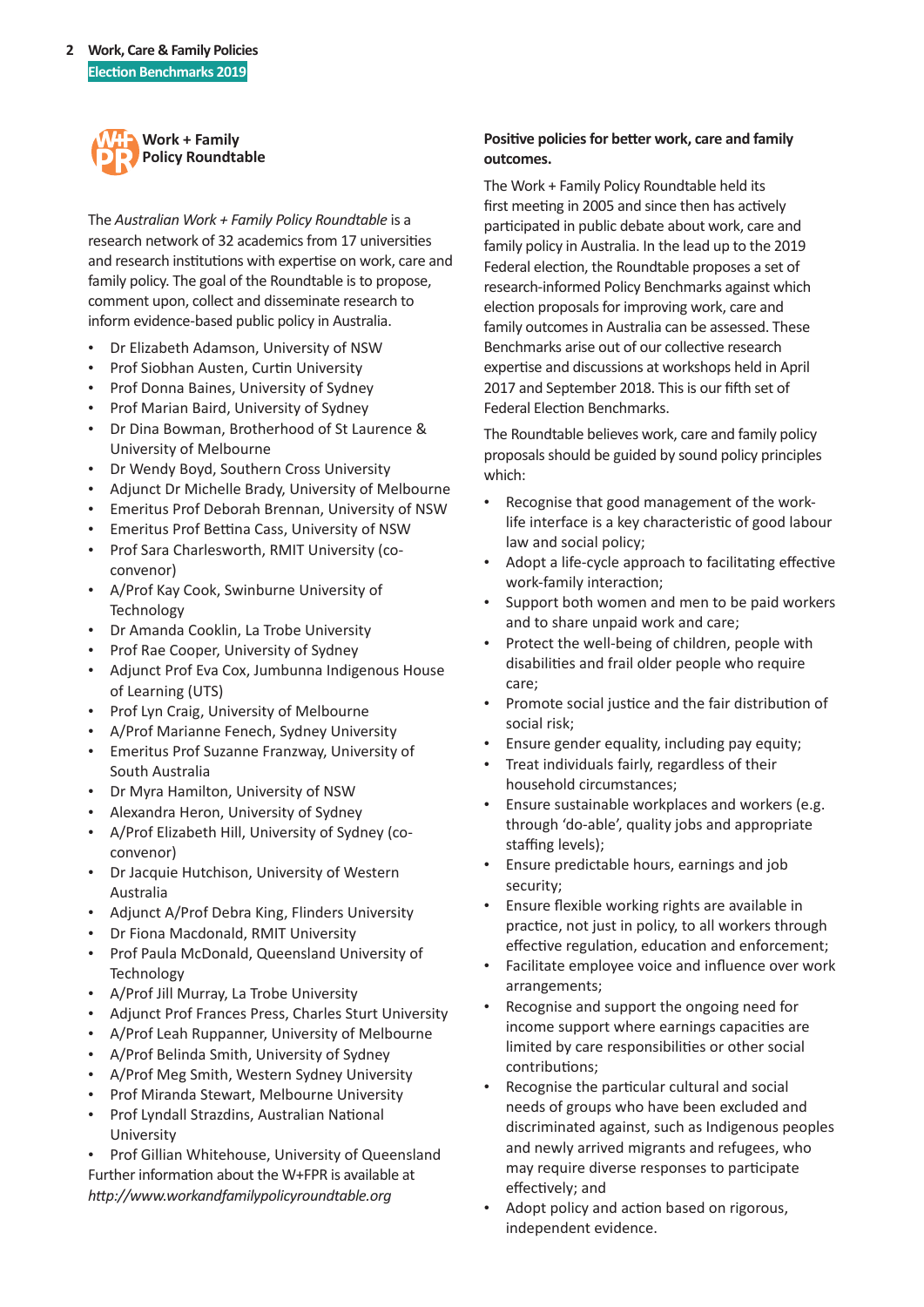## **Executive Summary**

 $\begin{bmatrix} 1 \\ 1 \\ 1 \\ 0 \end{bmatrix}$ **n the lead up to the 2019 federal election**, the Roundtable has identified an overarching policy theme of **Time to work and time to care: Making gender equality possible** highlighting three essential policy trajectories: increased investment in high quality integrated care infrastructure; a strong regulatory system fit for purpose; and gender equality. Within this broad theme, seven policy areas are identified as the key contemporary issues facing workers and families in Australia as they attempt to combine work, care and family responsibilities.

## **Policy areas**

- Paid leave to care
- Decent working time & job security
- Sustainable & high-quality care services
- Good quality jobs for the care workforce
- Gender pay equality
- Safe workplaces
- Institutional support for work and care

These policies are connected and together form the 'policy packages' (Brady et al 2018) within which households make decisions about work and care. Research evidence shows that a work, care and family policy framework that promotes gender equality and good outcomes for households requires an integrated approach that creates smooth and secure transitions between work and care over the life course. Careful articulation between these policy areas is essential.

#### **Summary of Recommendations**

#### **Time to work and time to care: Making gender equality possible**

- 1. Increased public investment in care infrastructure with a goal of an additional 2% GDP expenditure;
- 2. Tax reform that prioritises a more progressive tax system and broader tax base; and
- 3. Robust regulatory and quality assurance systems that support the delivery of high-quality services and decent employment for the care workforce.

#### **Paid Leave to Care**

- 1. Immediately extending the duration of Parental Leave Pay available to primary carers to 26 weeks and extending partner pay to 4 weeks; and consideration be given to extending both forms of leave paying them at wage replacement levels;
- 2. Including superannuation in Parental Leave Pay and partner leave payments;
- 3. Providing casual employees access to paid personal and carers leave;
- 4. Providing domestic violence leave as paid leave in the National Employment Standards;
- 5. Introducing paid end-of-life/palliative care leave for a period of 12 weeks; and
- 6. Improving access to replacement care for carers of a person with a disability, chronic illness, or frailty due to old age.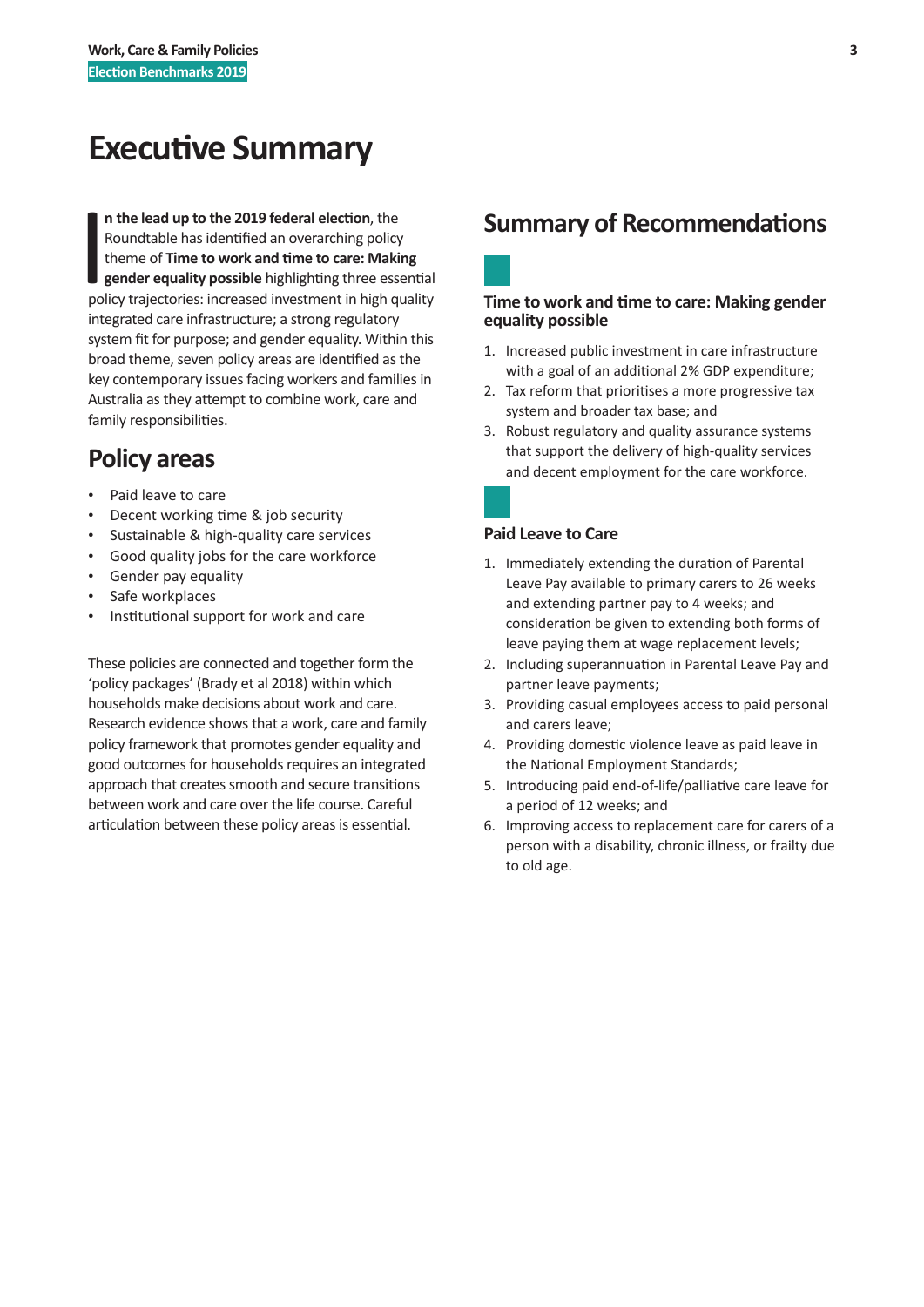

#### **Decent Working Time & Job Security**

- 1. Establishing firm working time minima in the National Employment Standards and in all modern awards. These include:
	- a. Restricting maximum weekly hours of work to 38 hours except by mutual agreement;
	- b. A minimum engagement of 4 hours for casual and part-time workers; and
	- c. Requiring written agreement to a regular pattern of hours as well as written agreement to, and adequate notice of, changes to hours for part-time workers;
- 2. Government must enforce these minima and run an energetic campaign promoting innovative strategies for employers to limit excessive hours and provide predictable carer friendly hours;
- 3. Ensuring working time regulation provide predictability and facilitate mutually agreed flexibility:
	- a. Casual status must be restricted to genuinely irregular and occasional on-call employment so that paid leave is much more widely available;
	- b. Adequate penalty rates for antisocial hours (weekends, evenings, nights) and for overtime including for part-time employees working beyond their minimum contracted hours, is needed to deter poor rostering practices and properly compensate for the work/life interference associated with unsocial and overtime hours; and
- 4. Extending the right to request flexible working to all employees upon starting a job, with employees able to appeal on the merits of the employer's refusal to the Fair Work Commission where this request is unreasonably refused. Government must provide information on and promote the use of the right to request as an entitlement for all employees.

#### **Sustainable & High Quality Care Services**

- 1. An Early Childhood Education and Care (ECEC) system that provides effective access to at least two days per week of subsidised high quality ECEC to all children, regardless of their parents' workforce participation; ensuring user friendly access for disadvantaged groups and those in remote and regional Australia;
- 2. Restoration of Commonwealth funding for the National Quality Agenda including funding for the Australian Children's Education and Care Quality Authority;
- 3. A guarantee of continued funding for the National Partnership on Universal Access to early childhood education for four year olds and an extension of this Partnership to three year olds;
- 4. Improved pay and conditions for all ECEC educators, with movement towards pay parity for early childhood teachers compared with their peers in primary education;
- 5. Robust regulatory and accountability frameworks that protect the quality of care and the effective and equitable spending of public funds in the aged care and disability sectors;
- 6. Reform in the aged care sector that is based on co-design principles, occurs at a pace that ensures full evaluation of outcomes, and takes account of the voices of service-users, their families and sector workers;
- 7. The development of aged care benchmarks that recognise the importance of decent working conditions and time to care in providing good quality care; and
- 8. An effective and equitable National Disability Insurance Scheme that produces consistent and high quality support outcomes for people with disability and addresses carer needs; including through capacity building, support co-ordination, outreach and independent advocacy for people with disability and for carers.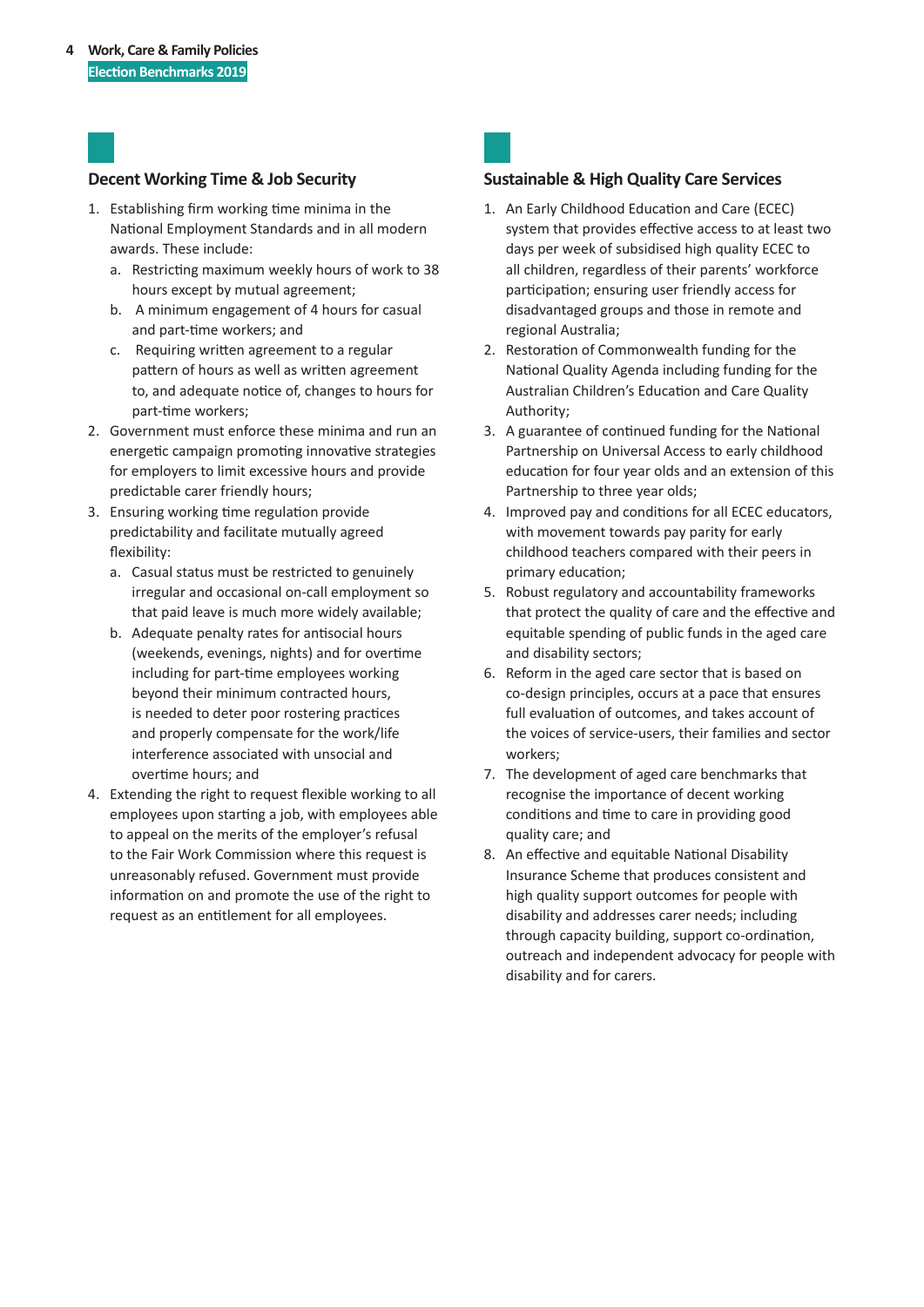#### **The Care Workforce**

- 1. Equal pay for care workers through gender equality reforms in the industrial relations system including in the objects of the Fair Work Act 2009;
- 2. Improved minimum standards in care awards and collective bargaining reforms that enable sectorwide bargaining for care workers and require the engagement of funding bodies as well as employers;
- 3. Care workforce strategies that include decent work for care workers as an objective and that are developed, implemented and evaluated in consultation with all parties, including workers and their unions;
- 4. Adequately funded education, care and support systems that provide for frontline worker training and accreditation and opportunities for development and pathways to higher-paid jobs; and
- 5. Recognition of and support for the family responsibilities of care workers (and those working in other sectors) coming to Australia as temporary migrants.

#### **Gender Pay Equality**

- 1. The Australian Government establish equal remuneration as an explicit objective of the Fair Work Act 2009;
- 2. The equal remuneration provisions of the Fair Work Act 2009 be amended so that the Fair Work Commission can hear applications that address gender-based undervaluation. Where gender-based undervaluation is demonstrated the Commission be empowered to set new rates of pay that properly reflect the value of the work;
- 3. The objectives of the Fair Work Act 2009 that address modern awards and the National Employment Standards (NES) be amended so that awards and the NES are able to provide a broad and inclusive framework capable of providing improved wages and conditions; and
- 4. The equal remuneration objective in the Fair Work Act 2009 be explicitly monitored through the modern award review process and that systemic inequalities, including differences between maledominated and female-dominated awards in areas such as the definition of ordinary hours and the payment of penalty rates, and women's lower access to enterprise bargaining, be addressed.

#### **Safe workplaces**

- 1. National and state-based occupational health and safety laws to explicitly recognise gender-based violence, mandating prevention and complaint mechanisms to address it; and
- 2. The Australian government support the adoption of the proposed ILO Convention on Violence and Harassment in the World of Work at the 2019 International Labour Conference.

#### **Institutional support for decent work and decent care**

- 1. Establishing a Federal Agency for Work, Care and Community responsible for the overarching design and implementation of equitable work, care and family policies. This would include systematic research and ongoing evaluation of work, care and family policy challenges facing Australia;
- 2. Provision of adequate funding to maintain existing data sets and research capacity to investigate changes at work and in Australian households. This includes immediate reinstatement of Australia's Time Use Survey and extension of the data collection and analysis capacity of the Workplace Gender Equality Agency;
- 3. The National Disability Insurance Agency collect and make publicly available national-level data on the NDIS and its outcomes; and
- 4. The Australian Bureau of Statistics review its ANZSIC and ANZSCO classification structures to ensure that care services are sufficiently and accurately disaggregated and described and that occupational classifications, particularly for frontline care workers, reflect the increasing complexity and skill level of the work that is undertaken.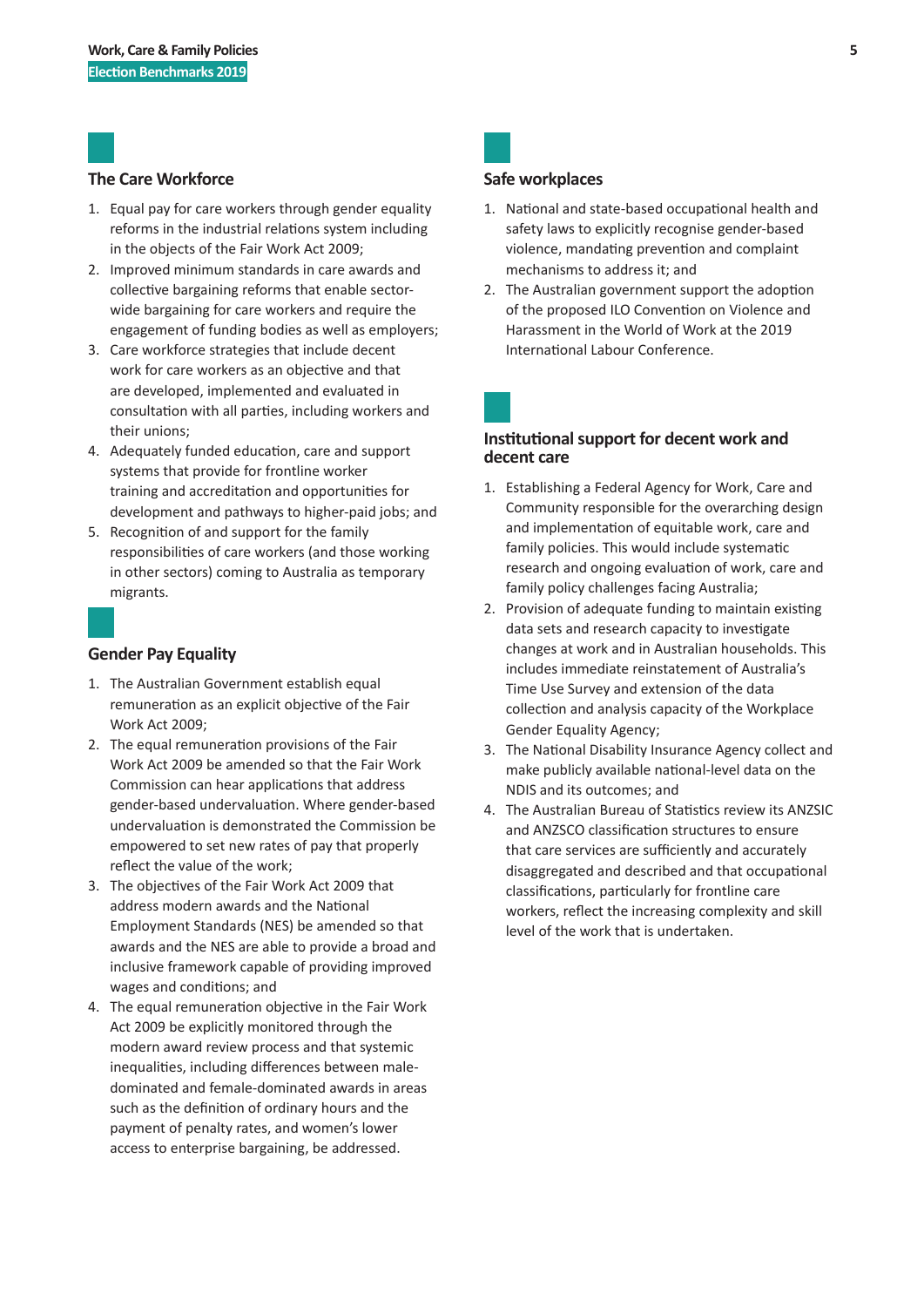## **Time to work and time to care: Making gender equality possible**

USTRALIAN HOUSEHOLDS face numerous<br>challenges as they negotiate their work,<br>care and family responsibilities. Current<br>policy settings will not make this task any<br>easier in the future. National policy settings for work, USTRALIAN HOUSEHOLDS face numerous challenges as they negotiate their work, care and family responsibilities. Current policy settings will not make this task any care and family do not support women and men to participate as equals in the labour market or in the home. Instead women continue to shoulder most of the unpaid domestic and care work, and men the majority of paid work. The highly gendered structure of our labour markets, tax and transfer systems, workplace cultures and social norms mean that while the majority of Australian women are now engaged in paid work, it is often on a part-time basis. This is especially the case for women with dependent children. Since the 1980s the proportion of employed women (aged 30- 50) engaged in full time work has remained relatively flat (ABS 2018a). Over the life course these gendered work and care patterns exacerbate women's financial insecurity, especially following relationship breakdown (Cook 2019).

Policy settings for a prosperous, healthy and equal Australia must provide households with time to work and time to care for family and community in a way that suits their circumstances. Australians are very clear about their care preferences: family care is highly desired, but so too are high quality formal care services delivered professionally in both centre-based and inhome settings. To support women, men and families in Australia to work and care in a way that reflects their needs, values and aspirations, we require strong and coherent investment in care infrastructure. This will include:

- 1. provision of publicly funded care services for children, the elderly, those with disability and those who are ill;
- 2. formally legislated care policies that allow for informal family and community care – such as paid parental leave, flexible working hours and domestic violence leave; and
- 3. decent work and wages for our growing care workforce.

Financing high quality care services and the workforce to deliver these services is costly and Australian governments will need to increase expenditure on care infrastructure to provide strong social care services. For example, available comparative OECD data on public expenditure on long term care indicates that Australia spends around 1.0% of GDP compared to an OECD average of 1.8% (CEPAR 2019; OECD 2017). Recent international research estimates that if Australia spent an additional 2% of GDP on care infrastructure, we could deliver a decent and sustainable care system that provides the high-quality services people need alongside decent working conditions for those working in these services (De Henau et al 2016).

Robust national investment in a high quality care economy will support community wellbeing, workforce participation and economic security for all. Care infrastructure has direct economic benefits for women supporting them generate higher incomes and retirement savings through paid work, while also contributing to tax revenue. Properly designed work and care policies will ensure a skilled labour force of working age women can contribute fully to the economy and taxes while also supporting families.

To deliver expanded and decent care infrastructure that meets the demands of an aging population, community expectations about the quality of care, and decent wages for the care workforce will require a strong and resilient tax base. A more progressive tax system and broader tax base is essential to ensure sustainable revenue collection and financing of the care economy.

Expanded public investment in social care will also require robust regulatory and quality assurance systems that ensure the provision of high-quality sustainable services and decent employment conditions. This is critical given the financial and consumer risk embedded in Australia's highly marketized model of social care (Hill & Wade 2018, Davidson 2018, Newberry & Brennan 2013). Current funding models underwrite fragmented and insecure work in frontline care work and many jobs do not provide a direct employment relationship between employee and employer. This leaves many workers with inadequate work conditions and limited protections. The future of work, care and family policy must include fundamental protections for all workers, irrespective of their specific employment status. This is the responsibility of the federal government, which is effectively the lead employer of frontline care workers in a supply chain of contracted out services.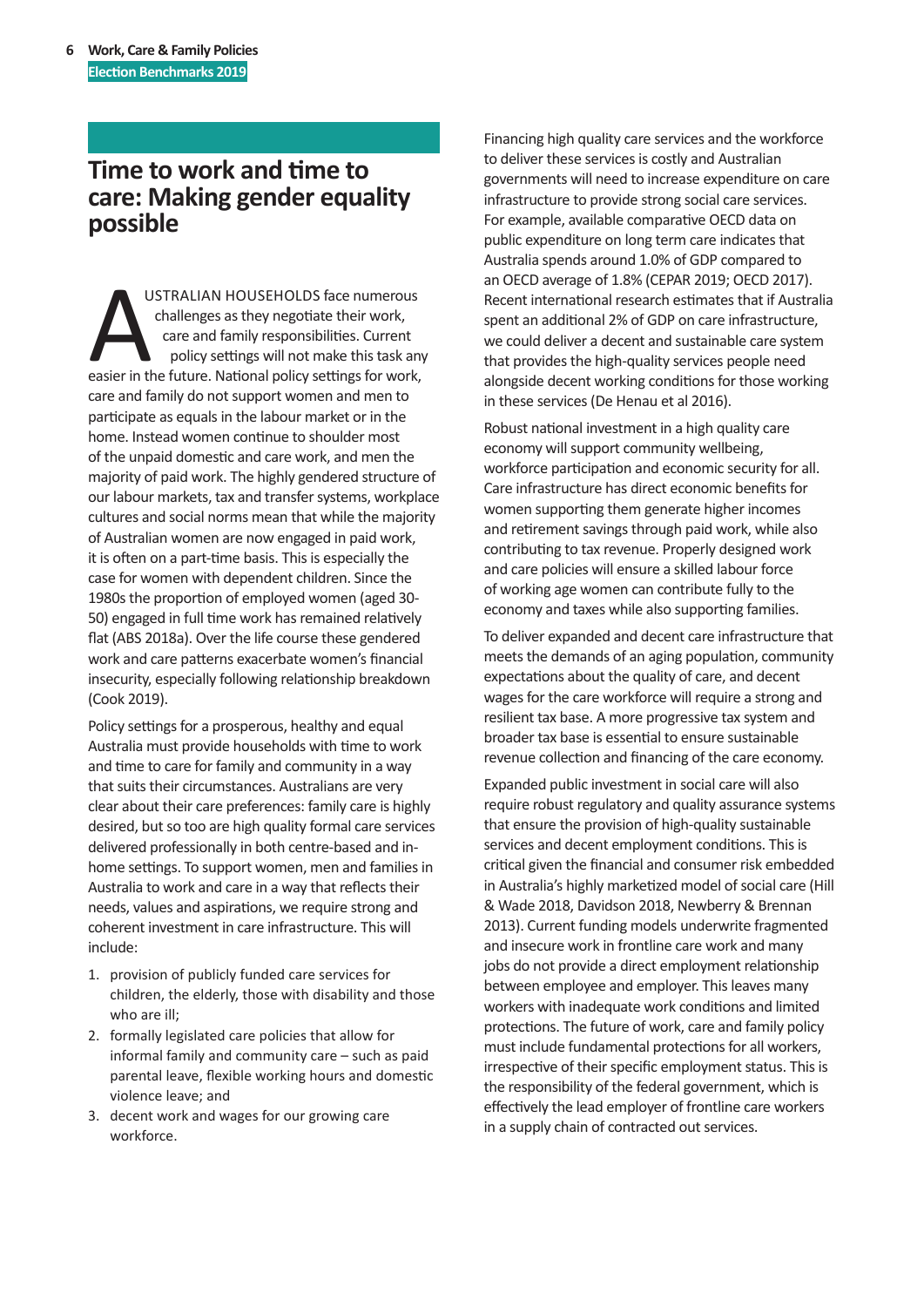Our Election Benchmarks 2019 provide a detailed set of research-informed policy recommendations in key policy areas that will support Australian households to secure time to work and time to care in ways that encourage gender equality. The demand for gender equality has become increasingly urgent in Australia and around the globe. Policies that provide both men and women with time to work and time to care are essential to promoting a more equitable gender division of labour and to achieving gender equality in employment. In the lead up to the 2019 election all major political parties have gender equality policies as part of their electoral platform. Bold policies for decent work and decent care will deliver gender equality. peace, prosperity and wellbeing for all. There is much to be done.

#### **We recommend**

- **1. Increased public investment in care infrastructure with a goal of an additional 2% GDP expenditure;**
- **2. Tax reform that prioritises a more progressive tax system and broader tax base; and**
- **3. Robust regulatory and quality assurance systems that support the delivery of high-quality services and decent employment for the care workforce.**

## **Paid Leave to Care**

AID LEAVE POLICIES that deliver job prot<br>and time away from work for those with c<br>responsibilities are essential to building ge<br>equality in the workplace and in the home<br>In Australia, apart from childcare responsibilities, AID LEAVE POLICIES that deliver job protection and time away from work for those with care responsibilities are essential to building gender equality in the workplace and in the home. more than one in eight workers have significant care responsibilities for people with disability and/ or older people (aged 65 years and over) (ABS 2016). The National Employment Standards (NES) establish minimum entitlements for employees to receive four forms of leave to assist with caring responsibilities and the death of a close family member: up to ten days per year of paid personal/carer's leave (available only to permanent employees); up to two days of unpaid carer's leave each time a family/household member requires care; up to two days of paid or unpaid compassionate leave when a family/household member dies or suffers a life threatening illness; and 12 months unpaid parental leave (provided the employee has been employed for at least 12 months and, if casual, has been in regular and systematic employment). The Australian Government also provides Parental Leave Pay (PLP) at the national minimum wage for 18 weeks to workers who meet certain work, income, and residency requirements, and two weeks of Dad and Partner Pay (DaPP), neither of which fall under the NES. Following a decision in 2018 by the Fair Work Commission, access to five days of unpaid domestic violence leave per year is now included in the NES.

These leave provisions are significant although important gaps and limitations remain. Casual employees have no access to *paid* carers and compassionate leave which means around a quarter of employees (Gilfillan, 2018) do not have access to paid leave when they provide care for, or experience critical illness or death of, family/household members. In addition, Australia has no provision for longer periods of leave to provide end-of-life care (AHRC 2013; Maetens et al 2017). In recognition of increasing numbers of people, particularly older people, requiring end-of-life or palliative care at home in the community, countries such as Canada, Belgium, France, Germany and Sweden have introduced periods of at least three months of paid and/or unpaid leave.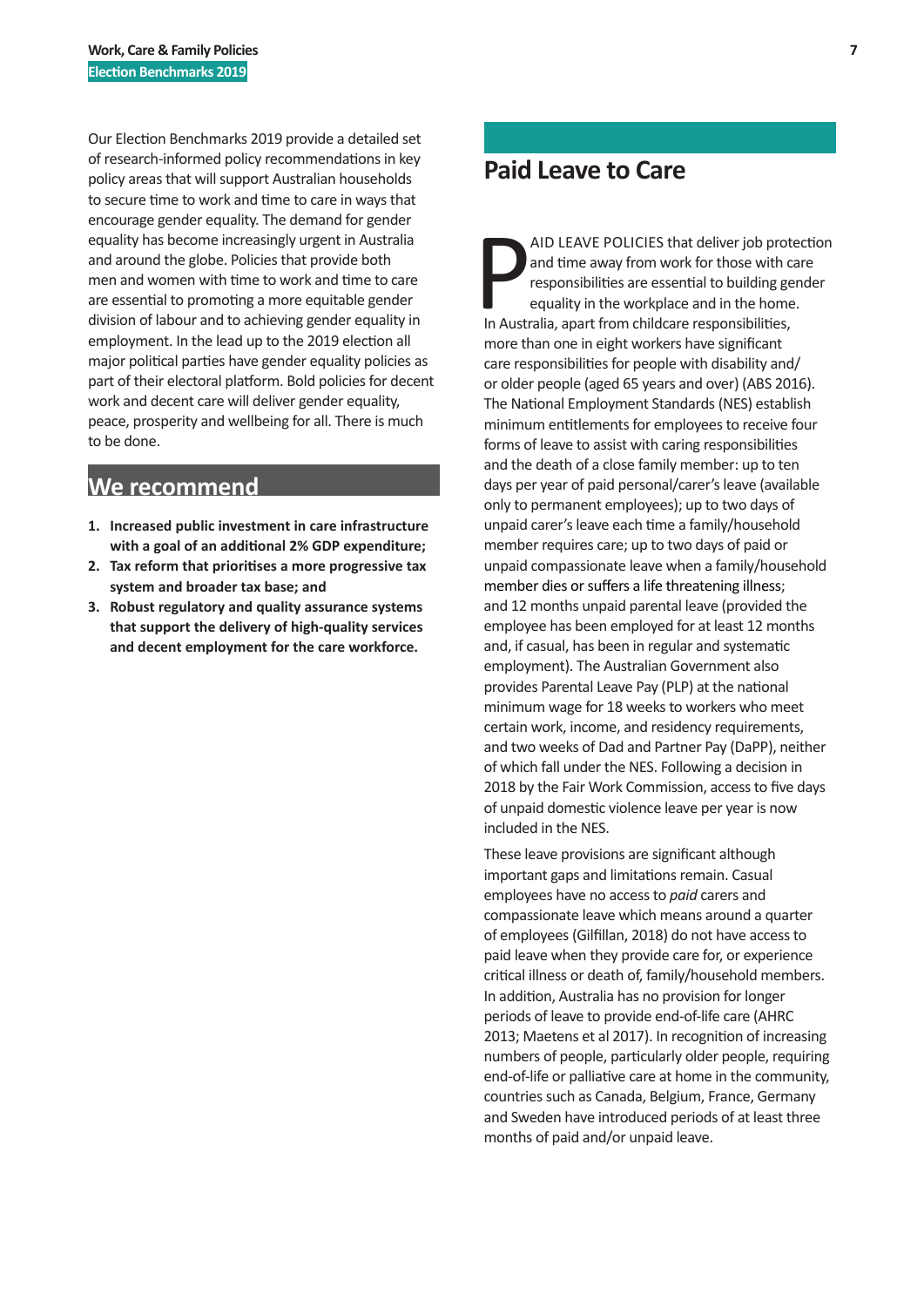As the national parental leave scheme approaches its 10th anniversary it is time to review and extend the scheme so that it meets the needs of contemporary families and workplaces. Parental leave schemes are widely acknowledged as benefitting infants, working parents, employers and the economy at large by maintaining maternal connection to the workforce, providing time to care for newborns and enabling some sharing of care between mothers, fathers and/ or other primary carers. In its current form the scheme is accessed by most working mothers, but only about 25 per cent of fathers or partners use DaPP (DSS Annual Report 2017-18). There is considerable room for improvement in the scheme's framework and length. Twenty-six weeks PLP is widely accepted to be the level that is beneficial to women's workforce participation (AHRC 2013) and consistent with the World Health Organisation's recommendations about breastfeeding. The current architecture of paid parental leave in Australia replicates and entrenches traditional gender roles. Thus, after a period of leave reserved for the birth mother, job-protected parental leave paid at wage replacement levels and equally shared between parents or other primary carers is essential for gender equal caregiving.

Leave provisions provide employees with *time to care*, however those with caring responsibilities also require quality, affordable and accessible disability support, aged care and early childhood education and care services for their family members/friends so they have the *time to work* (AHRC, 2013). Care services must meet the workplace and other needs of carers as well as the needs of the person for whom they provide care (Pickard et al 2018). The shift to individualised or consumer-directed care in the NDIS and Commonwealth Home Support Program provides tailored services designed to meet the needs of people with disability or the aged. However, for the most part, these services do not provide the *replacement care* required to support carers to participate in paid employment (Hamilton et al 2016; Laragy & Naughtin 2009; Arksey et al 2004). The Integrated Carer Support Service (ICSS), due to be rolled out by the end of 2019, is designed to provide a suite of services that meet the specific needs of carers. However, at this stage, the capacity of the ICSS to directly support carers to engage in paid work is very limited.

### **We recommend**

- **1. Immediately extending the duration of Parental Leave Pay available to primary carers to 26 weeks and extending partner pay to 4 weeks; and consideration be given to extending both forms of leave paying them at wage replacement levels;**
- **2. Including superannuation in Parental Leave Pay and partner leave payments;**
- **3. Providing casual employees access to** *paid* **personal and carers leave;**
- **4. Providing domestic violence leave as** *paid* **leave in the National Employment Standards;**
- **5. Introducing paid end-of-life/palliative care leave for a period of 12 weeks; and**
- **6. Improving access to replacement care for carers of a person with a disability, chronic illness, or frailty due to old age.**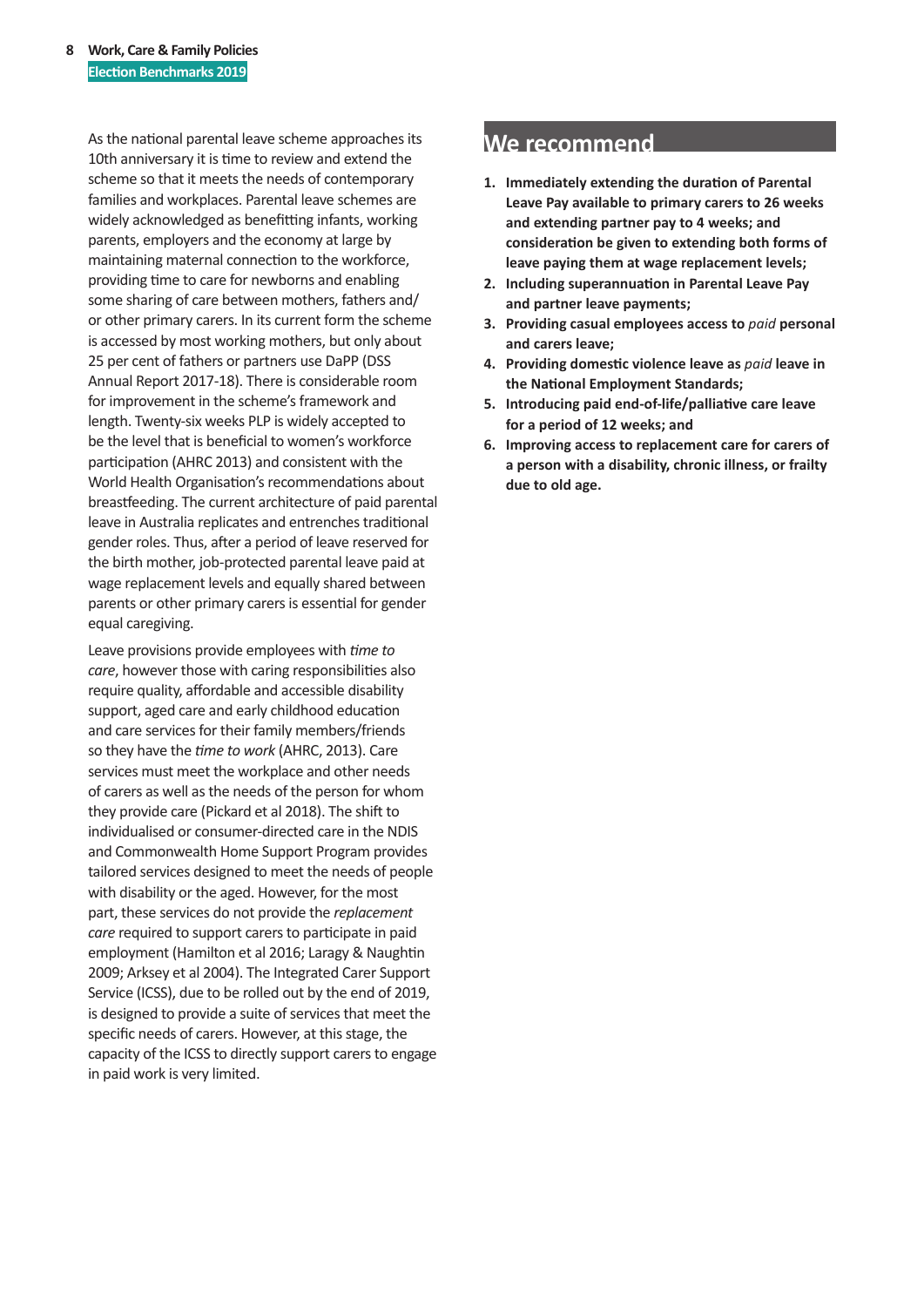## **Decent Working Time & Job Security**

ECENT WORKING TIME arrangements and job security make it possible for working carers to engage in both unpaid care and paid work. More inclusive employment regulation, that is also widely understood and properly job security make it possible for working carers to engage in both unpaid care and paid work. More inclusive employment enforced is needed. Gender inequality at home and at work is driven by polarised working and caring time (Charlesworth et al 2011). In 2018, 28% of men compared to 11% of women worked 45 hours per week or more (ABS 2018b). Long full-time working hours contribute to men's greater earnings, enabling increased pay in overtime and bonus payments, and career progression. Within couple families, long hours worked predominantly by men limit the working time of their partner and her career opportunities and inhibit shared time available for unpaid work activities such as care, housework and contribution to the wider community. Countries that impose a clear maximum working week have lower gender gaps in working hours (Landivar 2015).

Workers who have primary care and other family commitments, principally women, are most likely to take on part-time work. Part-time jobs are more insecure than full-time jobs, with over half of them casual compared to around one in ten full-time jobs (ABS 2017a), and without the paid leave so vital to combining work and care successfully. While working time and earnings are more variable for casuals than those with an ongoing contract (ABS 2017b), more recently there has been some employer pressure to make part-time more flexible. The Fair Work Commission has flagged its preparedness to consider aged care and disability services employer claims for more 'flexible' part-time provisions once major sector reforms have been implemented (Charlesworth & Smith 2018), potentially undermining the working time predictability essential to combining work and care.

Limiting long hours and ensuring those working shorter hours have the *same* access to job security, predictability of working time and income as those working fulltime is crucial to provide the basis for decent working conditions. Predictable working time and carer-friendly flexible working must become the workplace norm for workers across the life course. Research suggests flexible working helps women maintain working hours after childbirth (Chung & van der Horst 2018) while fathers' working time flexibility also assists (Ayrogyrous et al 2017). Both firm working time protections and access to flexible working are crucial to those caring for older dependants (James & Spruce 2015).

The right to request (RTR) flexible working arrangements in the National Employment Standards allows some workers to request changes to their working arrangements. However, many workers do not access these rights because they are unaware of them or they are unavailable to them in practice (Cooper & Baird 2015). Take up of working time flexibility by men remains low (Skinner & Pocock 2014) entrenching rather than reducing gendered inequalities in sharing work and care. Despite some positive changes to the RTR in 2018, the substantive reasons for an employer's refusal to consider a request for flexibility by an eligible worker cannot be appealed. The RTR thus remains an ineffective flexibility measure for many Australian workers (Pocock & Charlesworth 2017).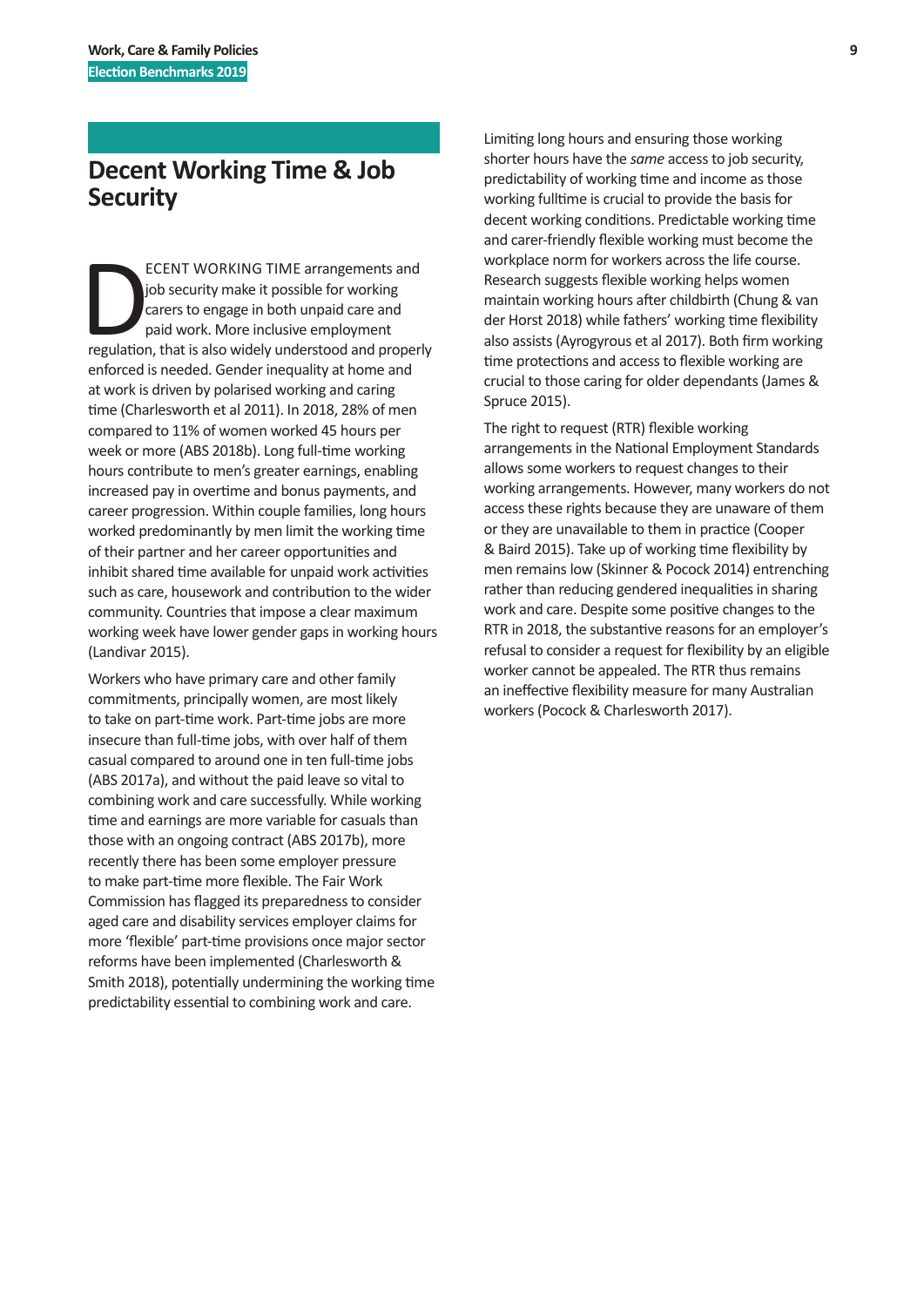## **We recommend**

- **1. Establishing firm working time minima in the National Employment Standards and in** *all* **modern awards. These include:** 
	- **a. Restricting maximum weekly hours of work to 38 hours except by mutual agreement;**
	- **b. A minimum engagement of 4 hours for casual and part-time workers;**
	- **c. Requiring written agreement to a regular pattern of hours as well as written agreement to, and adequate notice of, changes to hours for part-time workers; and**
- **2. Government must enforce these minima and run an energetic campaign promoting innovative strategies for employers to limit excessive hours and provide predictable carer friendly hours;**
- **3. Ensuring working time regulation provide predictability and facilitate mutually agreed flexibility.** 
	- **a. Casual status must be restricted to genuinely irregular and occasional on-call employment so that paid leave is much more widely available;**
	- **b. Adequate penalty rates for antisocial hours (weekends, evenings, nights) and for overtime including for part-time employees working beyond their minimum contracted hours, is needed to deter poor rostering practices and properly compensate for the work/life interference associated with unsocial and overtime hours; and**
- **4. Extending the right to request flexible working to**  *all* **employees upon starting a job, with employees able to appeal on the merits of the employer's refusal to the Fair Work Commission where this request is unreasonably refused. Government must provide information on and promote the use of the right to request as an entitlement for** *all* **employees.**

## **Sustainable & High Quality Care Services**

ARE SERVICES that uphold the human rights<br>of care recipients and support the well-being<br>and economic security of those with caring<br>responsibilities must be of a high quality. The<br>delivery of high quality Early Childhood Ed ARE SERVICES that uphold the human rights of care recipients and support the well-being and economic security of those with caring responsibilities must be of a high quality. The Care (ECEC) is essential for the wellbeing of Australian children, especially those from disadvantaged backgrounds, due to ECEC's positive role in redressing systemic patterns of intergenerational inequality (Melhuish 2014; Heckman 2012).

A new child care subsidy system came into effect in July 2018. The new system replaced Child Care Benefit (CCB) and Child Care Rebate (CCR) with a new Child Care Subsidy (CCS) which is both means-tested and activity tested. Under the new arrangements, the Commonwealth sets an hourly cap rate for each major service type and families are eligible for a percentage of this rate, depending on their income and the type of service they use. Families on \$66,958 or less are eligible for 85% of the cap rate; the percentage tapers down as family income rises and cuts out at \$351,248. If services charge fees above the cap, families must pay the gap. The new system removes the subsidy cap for families on less than \$186,958 and lifts it to \$10,000 per year per child for families who earn more than this.

The package is likely to benefit low- and middle-income families who have secure, regular employment. Families without jobs and those with insecure or sporadic employment (a growing proportion of the workforce) are less well served. The new package introduces a three-tiered activity test which links the hours of subsidy that parents can claim to the hours spent in employment, study or other approved activities. The activity test penalises children whose parents are not in the workforce or who work only occasionally – the very children who stand to gain the most from quality ECEC (Pascoe & Brennan 2017). In addition, it provides no subsidised care to those parents looking for work or seeking to make the transition from providing stay-at-home care to employment. New safety net measures designed to assist children in disadvantaged circumstances, require families to negotiate complex bureaucratic hurdles.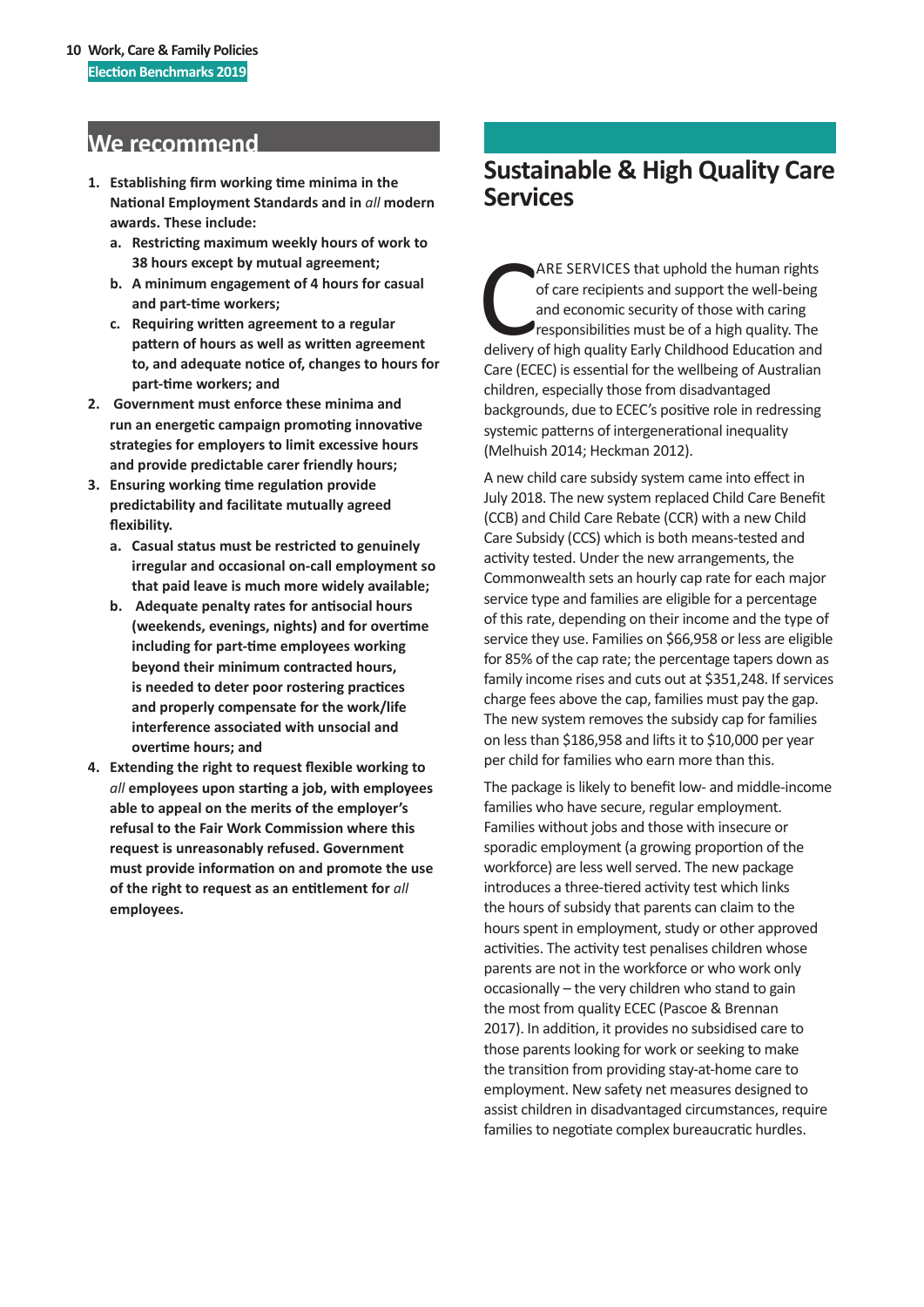Research shows that complex bureaucratic processes to tackle social disadvantage are unlikely to be effective (Skattebol et al 2014). The requirement to apply for CCS online is a significant barrier to families with language and literacy difficulties, to disadvantaged groups who face high internet costs and those in remote and regional Australia, especially Aboriginal and Torres Strait Islander families (Thomas et al 2018).

The new arrangements also fail to address the ongoing issues confronted by the ECEC workforce. Decent wages for educators are vital for the development and sustainability of a high quality ECEC sector. The low wages endemic to the sector must rise to attract and retain a skilled workforce.

The Commonwealth has pulled back from national agreements that have underpinned the sector for the past decade. Beyond 2019, there is no commitment to ongoing funding for Universal Access to early childhood education (the agreement that supports early learning for 4 year olds). As well, in 2018, the government announced that the agreement underpinning the National Quality Agenda on ECEC will not be renewed and federal funding for the Australian Children's Education and Care Quality Authority will end in 2020. These developments pose a significant threat to the quality of ECEC and to positive outcomes for children and families.

#### **We recommend**

- **1. An Early Childhood Education and Care (ECEC) system that provides effective access to at least two days per week of subsidised high quality ECEC to all children, regardless of their parents' workforce participation; ensuring user friendly access for disadvantaged groups and those in remote and regional Australia**
- **2. Restoration of Commonwealth funding for the National Quality Agenda including funding for the Australian Children's Education and Care Quality Authority;**
- **3. A guarantee of continued funding for the National Partnership on Universal Access to early childhood education for four year olds and an extension of this Partnership to three year olds; and**
- **4. Improved pay and conditions for all ECEC educators, with movement towards pay parity for early childhood teachers compared with their peers in primary education.**

Aged care and disability support services must likewise be of a high quality and funded at a level that can achieve the best outcomes for clients and their families. Both aged care and disability support systems have undergone significant reforms in recent years. In aged care, multiple reviews have been held including reviews of *the Aged Care (Living Longer Living Better) Act 2013*, into the quality regulatory process and framework, the aged care workforce, and the aged care funding instrument. Additional consultations have also been held around reforms in home care. Recent investigative reports on extremely poor and negligent care provided by some aged and disability services produced public outcry. The establishment of a Royal Commission into Aged Care Quality and Safety in October 2018 and more recently a government announcement of a Royal Commission into Violence, Abuse, Neglect and Exploitation of People with Disability reflects growing public concern about the quality of aged and disability care services. In particular, there has been significant community concern around inadequate staffing levels and insufficient time allocated to workers to provide good quality relationship-based care. The development of a single quality framework in aged care with a focus on outcomes for service users is currently underway.

The National Disability Insurance Scheme (NDIS) creates a managed market for disability services and has replaced block funding with individualised supports for eligible people with disability. The NDIS has been phased in rapidly, with trial sites put in place in 2013 and full implementation due across Australia by 2020. Implementation and design problems are currently producing inequities and poor outcomes for some people with disability and their families (Joint Standing Committee on the National Disability Insurance Scheme 2018; Mavromaros et al 2018). The NDIS reforms require closer governance, management and review and pricing issues need to be addressed to ensure the new system can achieve its aims.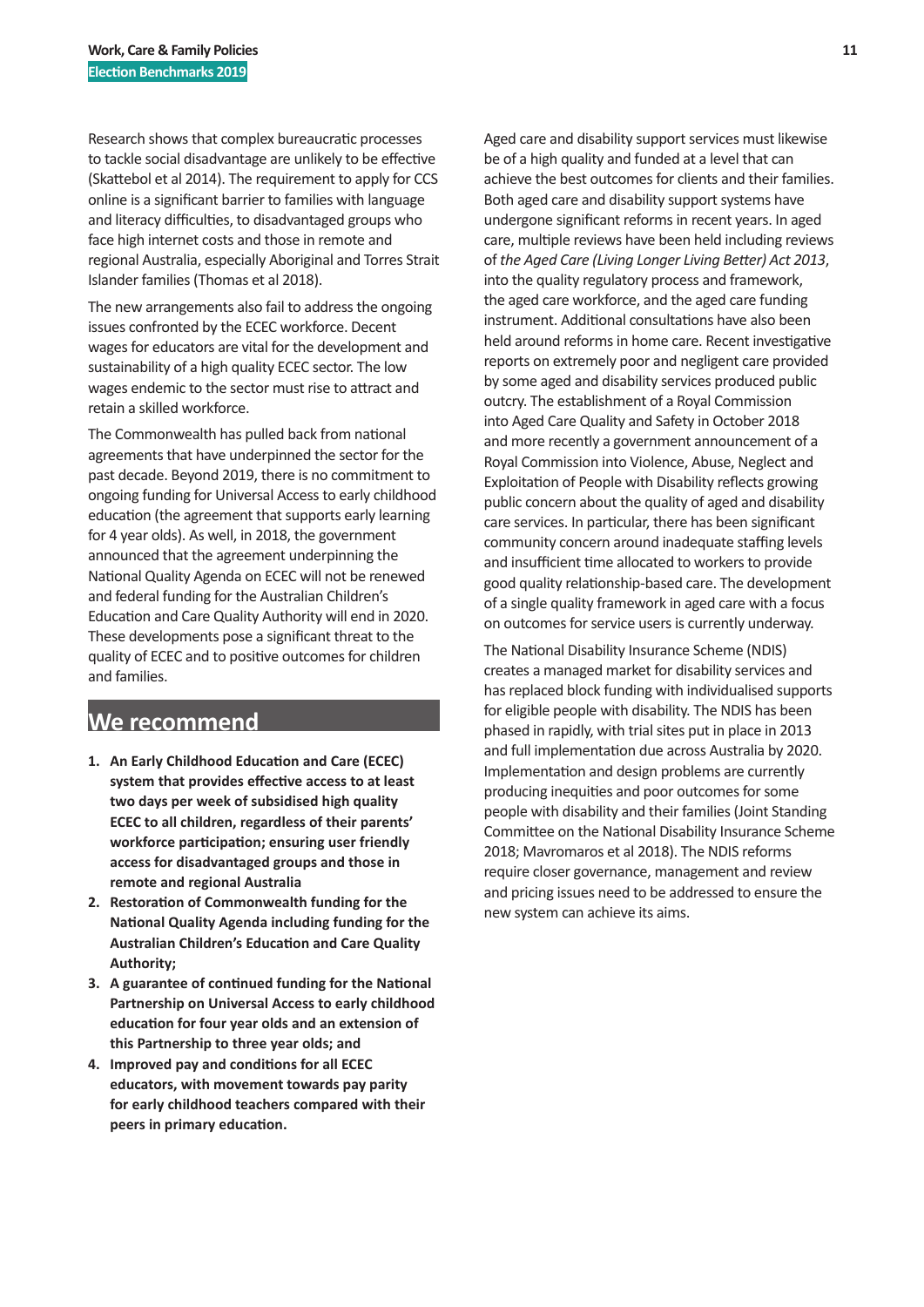## **We recommend**

- **1. Robust regulatory and accountability frameworks that protect the quality of care and the effective and equitable spending of public funds in the aged care and disability sectors;**
- **2. Reform in the aged care sector that is based on codesign principles, occurs at a pace that ensures full evaluation of outcomes, and takes account of the voices of service-users, their families and sector workers;**
- **3. The development of aged care benchmarks that recognise the importance of decent working conditions and time to care in providing good quality care; and**
- **4. An effective and equitable National Disability Insurance Scheme that produces consistent and high quality support outcomes for people with disability and addresses carer needs; including through capacity building, support co-ordination, outreach and independent advocacy for people with disability and for carers.**

## **The Care Workforce**

IGH QUALITY CARE services can only be delivered by a high quality care workforce that is well trained, properly paid and well supported. Jobs in health care and social assistance, such as child, aged and disability care, delivered by a high quality care workforce that is well trained, properly paid and well supported. Jobs in health care and social are projected to make the largest contribution to employment growth, accounting for more than a quarter of all new jobs between 2018-2023 (Department of Jobs & Small Business 2018). However, many jobs in this female-dominated workforce are undervalued, low-paid, casual and insecure. Low pay in the ECEC workforce leads to regular loss of experienced skilled staff who leave the sector to pursue higher paid jobs (Irvine et al 2018). The recommendations of the Productivity Commission (2015) to subsidise unqualified nannies, while excluding any support for qualified workers providing similar hours and flexibility of care in Family Day Care settings, has contributed to the devaluing of the ECEC workforce and lack of recognition for the skills and training required to provide quality care. Similarly, under the NDIS systemic under-pricing of care services and lack of funding for training and supervision of the care workforce undermine the pay, working conditions and quality of care support that can be provided to clients (Cortis et al 2018; NDS 2018). Home and Community Care for the aged faces similar challenges. Current funding models do not provide adequate support for frontline workers delivering aged care, disability support and early childhood education. Improved working conditions for the care workforce are essential for the delivery of the high quality services that are valued by the community and vital to individual and family wellbeing (de Henau 2016; Armstrong 2016). Low wages, insecure work conditions and limited or no support for training for care workers in these sectors could be addressed through a more robust floor of minimum standards and through sector wide bargaining.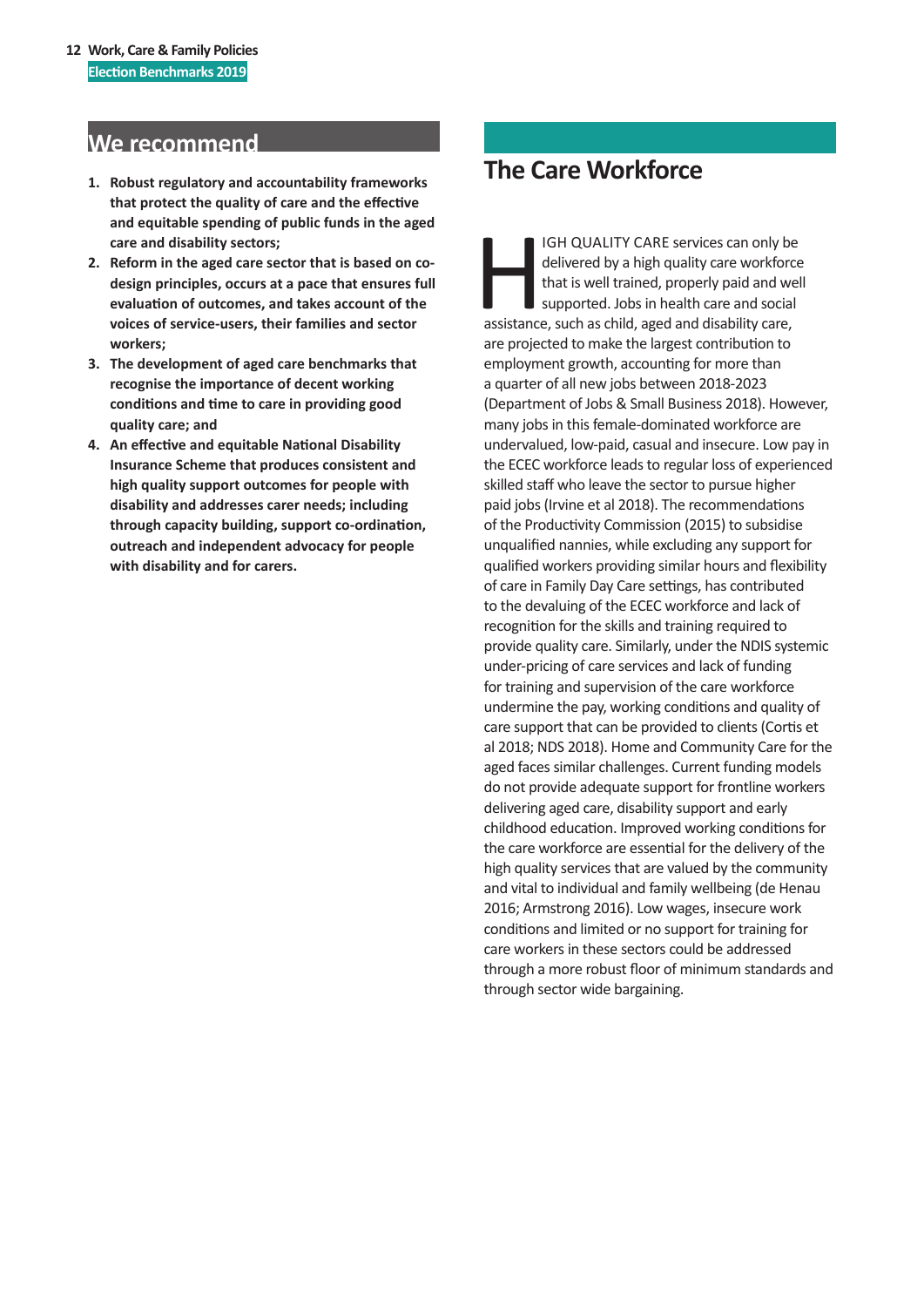A new development in the Australian care workforce is our growing reliance on migrant workers. Australian Census data and industry surveys report increasing numbers of migrants working in care occupations (Adamson et al 2017; Howe et al 2019). Between 2011- 2016 there was a significant increase in the proportion of the frontline care workforce born outside Australia working in the residential aged care, aged care and disability support home care and early childhood education and care (ECEC) sectors (Eastman et al 2018). It has been estimated that there are around 10,000 *au pairs* based in Australia mostly on working holiday maker visas (Berg & Meagher 2018). Increasingly, migrants working in frontline care come from non-English language speaking background countries such as India, the Philippines and Nepal.

Traditionally, the focus of Australia's skills-based migration system has meant few direct pathways into frontline care work. However direct pathways, such as the Pacific Labour Scheme (PLS) launched in July 2018 have created new opportunities for employers to source temporary migrant workers from the Pacific Islands for the sector. Temporary migrant workers are particularly vulnerable to low wages and poor conditions (Berg 2015; Berg & Farbenblum, 2018; Andersen 2010). Improving wages and employment conditions in ECEC, disability support and aged care for all workers will offer important protections to migrant workers. In addition, particular attention must be paid to the unpaid care responsibilities of temporary and recently arrived migrant workers. For example, international students who work in the care sector do not have access to Child Care Subsidy or Parental Leave Pay to balance their paid work and unpaid care responsibilities in Australia. PLS workers are not allowed to bring their families to Australia while they work. These workers require special measures in order to maintain close family and community relationships and responsibilities. These may include extended carers leave, support for daily communication or travel support (Hill et al 2018). The recent federal government shift towards temporary migration policies must include measures to address family care responsibilities and the rights of children left behind.

#### **We recommend**

- **1. Equal pay for care workers through gender equality reforms in the industrial relations system including in the objects of the** *Fair Work Act 2009***;**
- **2. Improved minimum standards in care awards and collective bargaining reforms that enable sectorwide bargaining for care workers and require the engagement of funding bodies as well as employers;**
- **3. Care workforce strategies that include decent work for care workers as an objective and that are developed, implemented and evaluated in consultation with all parties, including workers and their unions;**
- **4. Adequately funded education, care and support systems that provide for frontline worker training and accreditation and opportunities for development and pathways to higher-paid jobs; and**
- **5. Recognition of and support for the family responsibilities of care workers (and those working in other sectors) coming to Australia as temporary migrants.**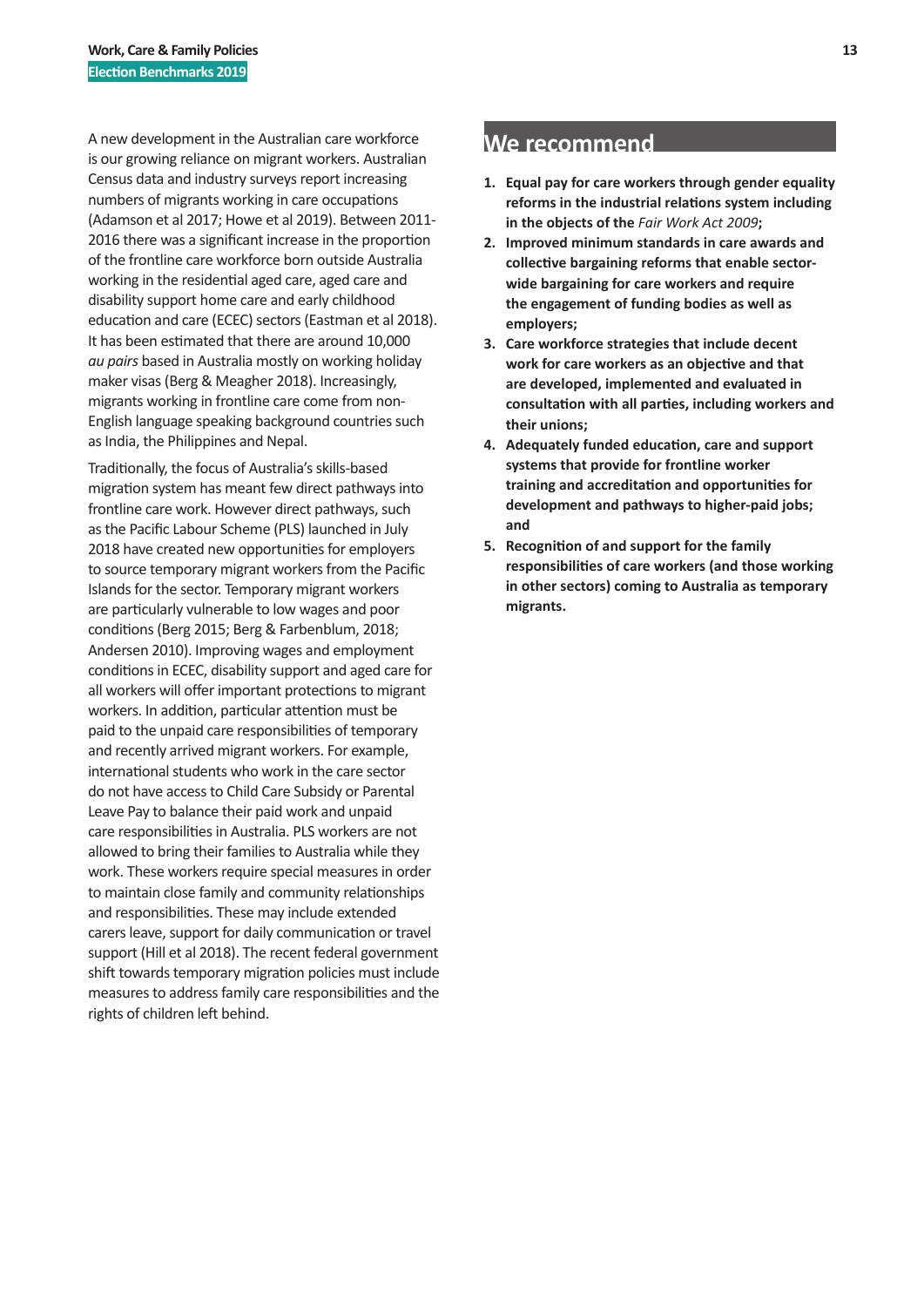## **Gender Pay Equality**

HE UNEQUAL DISTRIBUTION of time we and men spend doing paid work and unp care is, in part, due to the gender wage go (GWG), which is a persistent feature of the Australian labour market. Improvement has been HE UNEQUAL DISTRIBUTION of time women and men spend doing paid work and unpaid care is, in part, due to the gender wage gap (GWG), which is a persistent feature of the incremental, uncertain and slow. In May 1991, the GWG for full-time ordinary earnings was 15.9% and twenty-seven years later in May 2018 it was 14.6% (equal to a \$248.80 per week gap). The GWG is wider for full-time *total* earnings (18.0%) and grows to 32.5% for average total earnings, reflecting women's higher representation in part-time employment (ABS 2018a).

The national GWG for full-time ordinary time earnings obscures differences between industries and between the public and private sector. Most recent data show the highest GWG is in Finance and Insurance Services at 26.6%. The lowest gap is in Public Administration and Safety (5.8%). The GWG in the private sector (18.4%) is higher than in the public sector (10.5%). Reflecting women's under-representation in higher paid managerial positions, the GWG for total remuneration for managers was 27.2%, while that for non-managers is 19.7%. For managers, the average total remuneration dollar difference was \$52, 597 (WGEA 2018).

Only a small proportion of the wage differences between women and men can be explained by differences in education and work experience or other productivity related characteristics (Borland & Coelli 2016; Preston & Birch 2018). Contributing factors to the gap continue to be the undervaluation of feminised work and skills, differences in the types of jobs held by men and women and the method of setting pay for those jobs, and structures and workplace practices which restrict the employment prospects of workers with family responsibilities (Layton et al 2013). How wages are set in Australia also has a direct impact on women's wages. In Australia, modern awards set sector specific minimum wages which are close to the minimum wage, while enterprise agreements and individual wage setting arrangements typically provide higher average wages than awards. Women are increasingly dependent on awards and are more reliant on awards than men (28.9% compared to 19.6%).

Award reliance is particularly decisive for permanent part-time and casual workers. These workers, both female and male, are more likely to be dependent on an award, rather than a collective agreement or individual arrangement, compared to permanent fulltime workers (Charlesworth & Smith 2018).

Critical to persistent gendered inequality has been the failure of labour law provisions to address gendered undervaluation of feminised work that underpins much of the GWG in any sustained way. Minimum wages have not kept pace with average weekly earnings and women remain underrepresented in enterprise bargaining and other higher-wage arrangements. Provisions designed to modernise awards have not been used to take up the opportunity to revalue feminised work and address those working time standards that disadvantage part-time and casual workers. The National Employment Standards (NES) only partially addresses this disadvantage as the NES only provides basic safety net protection. The provisions in the *Fair Work Act 2009* that enable the Commission to make equal remuneration orders have been successfully used on only one occasion (2011 and 2012 FWC Social and Community Services decisions). Through more recent proceedings (2015 FWC Interim ECEC decision), the Commission has enforced a standard where women are required to prove their claims by comparing their pay to male benchmarks, significantly reducing the opportunities for women to make equal pay claims and for labour law to address the ongoing undervaluation of feminised work (Charlesworth & Smith, 2018).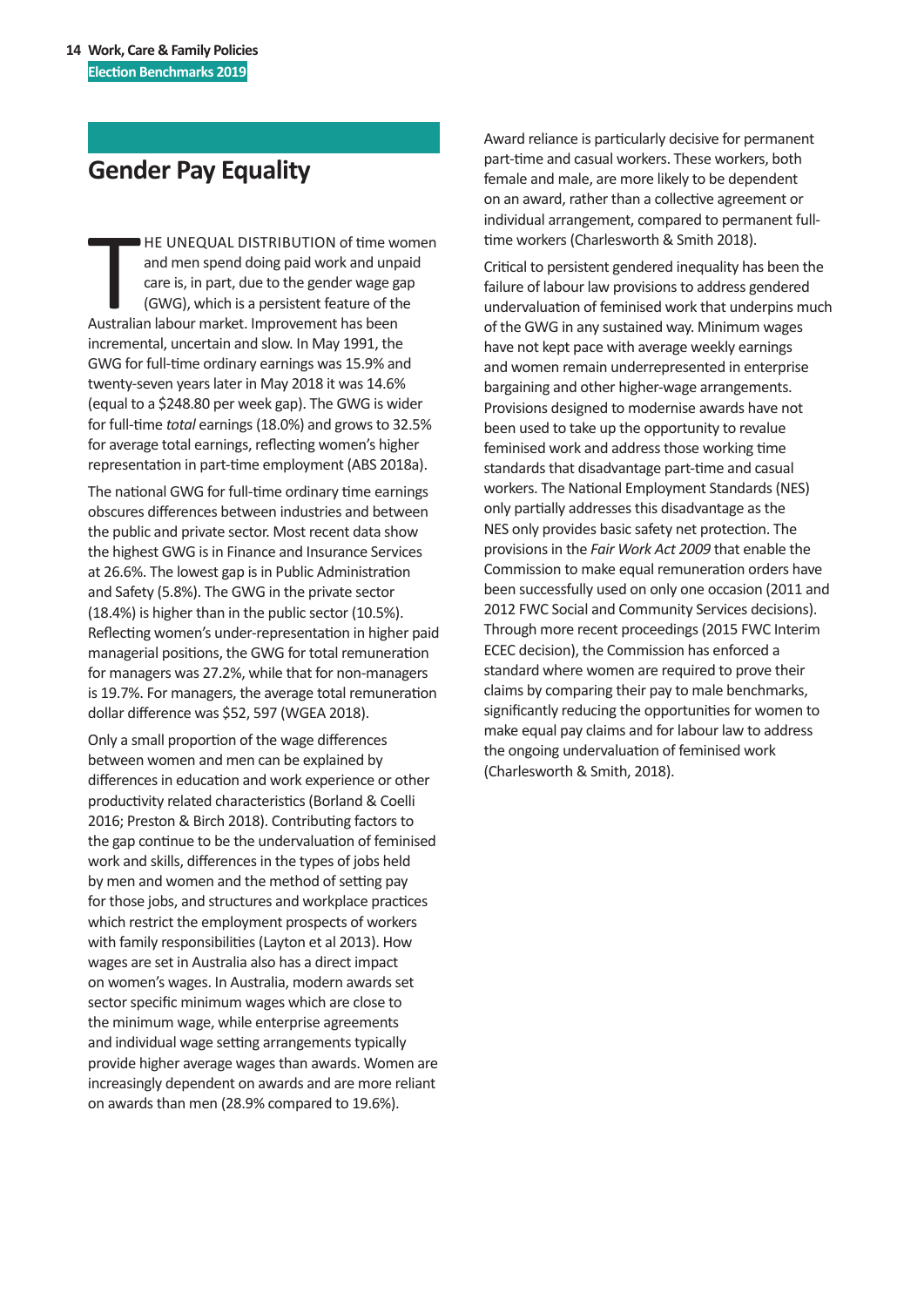### **We recommend**

- **1. The Australian Government establish equal remuneration as an explicit objective of the** *Fair Work Act 2009***;**
- **2. The equal remuneration provisions of the** *Fair Work Act 2009* **be amended so that the Fair Work Commission can hear applications that address gender-based undervaluation. Where genderbased undervaluation is demonstrated the Commission be empowered to set new rates of pay that properly reflect the value of the work;**
- **3. The objectives of the** *Fair Work Act 2009* **that address modern awards and the National Employment Standards (NES) must be amended so that awards and the NES are able to provide a broad and inclusive framework capable of providing improved wages and conditions; and**
- **4. The equal remuneration objective in the** *Fair Work Act 2009* **must be explicitly monitored through the modern award review process and systemic inequalities, including differences between male-dominated and female-dominated awards in areas such as the definition of ordinary hours and the payment of penalty rates, and women's lower access to enterprise bargaining, must be addressed.**

## **Safe Workplaces**

AFE WORKPLACES are essential for<br>gender equality in work and care. Despite<br>comprehensive laws in Australia, sexual<br>harassment persists and those affected reluctant to report it (AHRC 2018). The #MeToo AFE WORKPLACES are essential for gender equality in work and care. Despite comprehensive laws in Australia, sexual harassment persists and those affected remain movement has exposed the pervasive nature of sexual harassment and gender-based violence – any act or threat that inflicts physical, sexual, psychological or economic harm on workers because of their gender (Cruz & Klinger 2011) – in workplaces of all kinds. A number of major surveys of sexual harassment and assault in key Australian institutions, including universities, the Australian Defence Force, and the Victorian and Federal Police forces, have highlighted the complex ways in which multiple forms of gendered harms and inequalities (sexual harassment, sex-based bullying, everyday sexism, predatory behaviour) are present in the workplace and can limit women worker's access to career progression and economic security. The current Australian Human Rights Commission inquiry into workplace sexual harassment is expected to provide additional evidence of the nature and scope of the problem.

The urgent need to provide safe workplaces free of all forms of gender-based violence is being pursued in global forums through the proposed International Labour Organization (ILO) Convention on violence and harassment in the world of work. The draft Convention text emphasises a collective occupational health and safety (OH&S) approach to preventing and responding to all forms of gender-based violence (ILC 2018). While the proposed Convention provides a useful framework, much of Australia's current OH&S regulation does not provide the basis for the proactive and collective action needed to prevent and redress gender-based violence. Although physical and non-physical violence in the workplace, such as verbal threats, fall within the remit of OH&S regulation, if that same violence reflects gendered hostility or has a sexualised dimension, OH&S protections are much more difficult to use.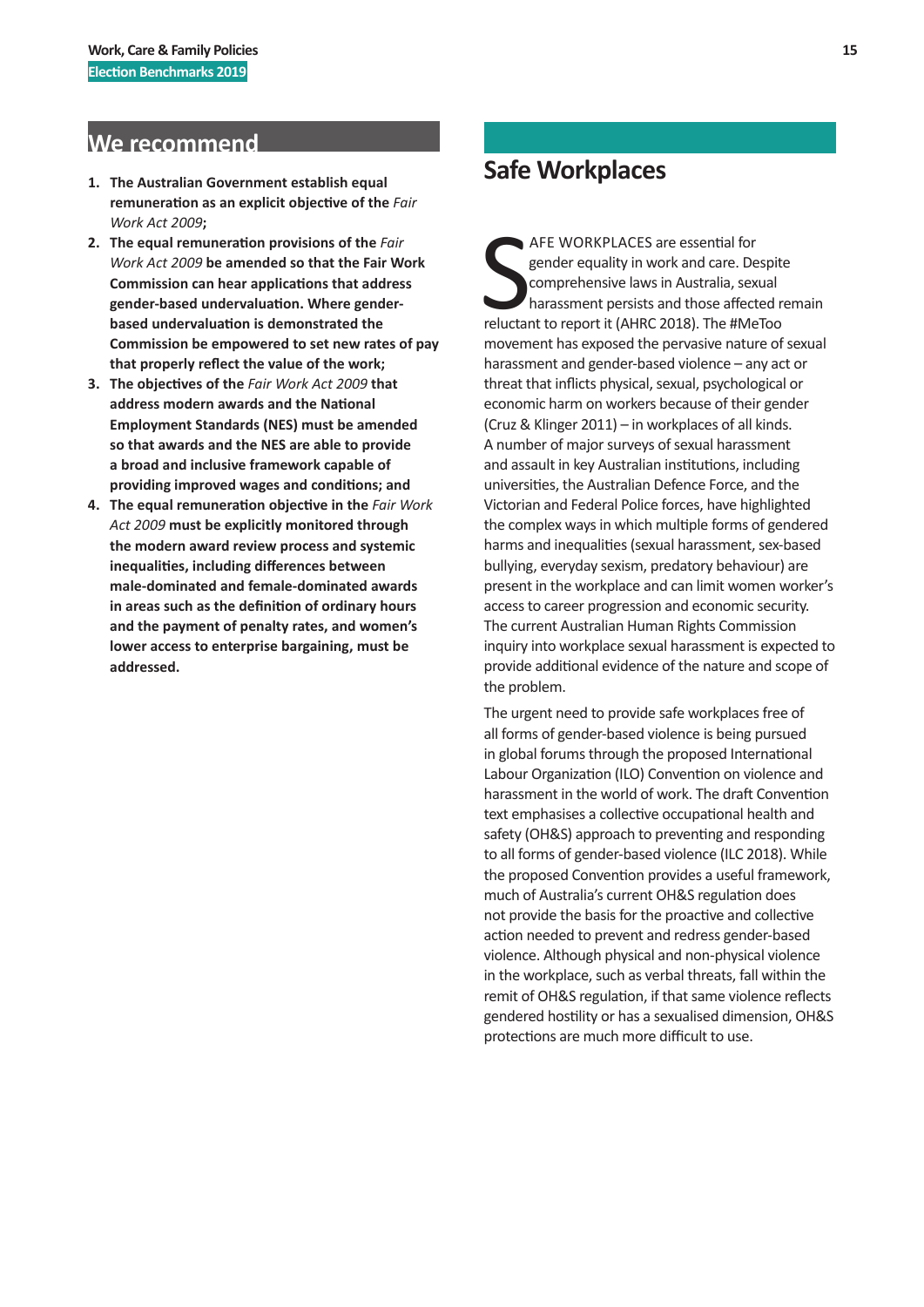In the absence of responsive OH&S provisions, those who experience gender-based violence are left to seek remedies through anti-discrimination mechanisms. These approaches have significant limitations, individualising the harms caused by sexual harassment and sex-based harassment and contributing little to changing organisational structures that underpin gender-based violence or providing broader systemic solutions to workplace gender inequality (McDonald & Charlesworth 2013).

There are growing calls in Australia for workplaces to share the responsibility of monitoring and addressing gendered violence in a proactive, collective and systemic way through OH&S regulation. Explicit provisions in OH&S regulation that acknowledge gendered violence as a serious risk, like other types of occupational violence, with mechanisms that support prevention and allow workers to pursue injury claims that arise from such hazards will support gender equality in work, care and family life.

#### **We recommend**

- **1. National and state-based occupational health and safety laws to explicitly recognise gender-based violence, mandating prevention and complaint mechanisms to address it; and**
- **2. The Australian government support the adoption of the proposed ILO Convention on Violence and Harassment in the World of Work at the 2019 International Labour Conference.**

## **Institutional support for decent work and decent care**

UBLIC INVESTMENT in planning and evaluation<br>care infrastructure is essential for the<br>development of comprehensive and equitable<br>work, care and family policy in Australia. It is al<br>essential to the future living standards o UBLIC INVESTMENT in planning and evaluating care infrastructure is essential for the development of comprehensive and equitable work, care and family policy in Australia. It is also economic productivity and social inclusion. This will require a whole of government approach and relies on the building of an adequate revenue base with which to pay for good social infrastructure for all.

Up-to-date and comprehensive data is essential for the development of an integrated, researchinformed approach to work, care and family policy. The importance of good data for policy design, implementation and evaluation cannot be overestimated. Good research through piloting, continuous evaluation, and an ongoing program of policy development are critical to cost-effective change that supports all Australian households to work and care well. Time-use data and pay gap data are critical for understanding the ways in which unpaid care and paid work are distributed and rewarded across diverse socio-economic settings. Gender reporting in the private sector is also necessary to ensure transparency and accountability.

Since the completion of the major evaluation of the NDIS, the National Disability Insurance Agency (NDIA) is the only body collecting national-level data on the NDIS and its outcomes. However, the data is not publicly available. In order to understand the impacts of the NDIS and continue to improve the scheme for people with disability and their families and carers, it will be important the NDIA collect robust data and make it publicly accessible (Hamilton et al forthcoming).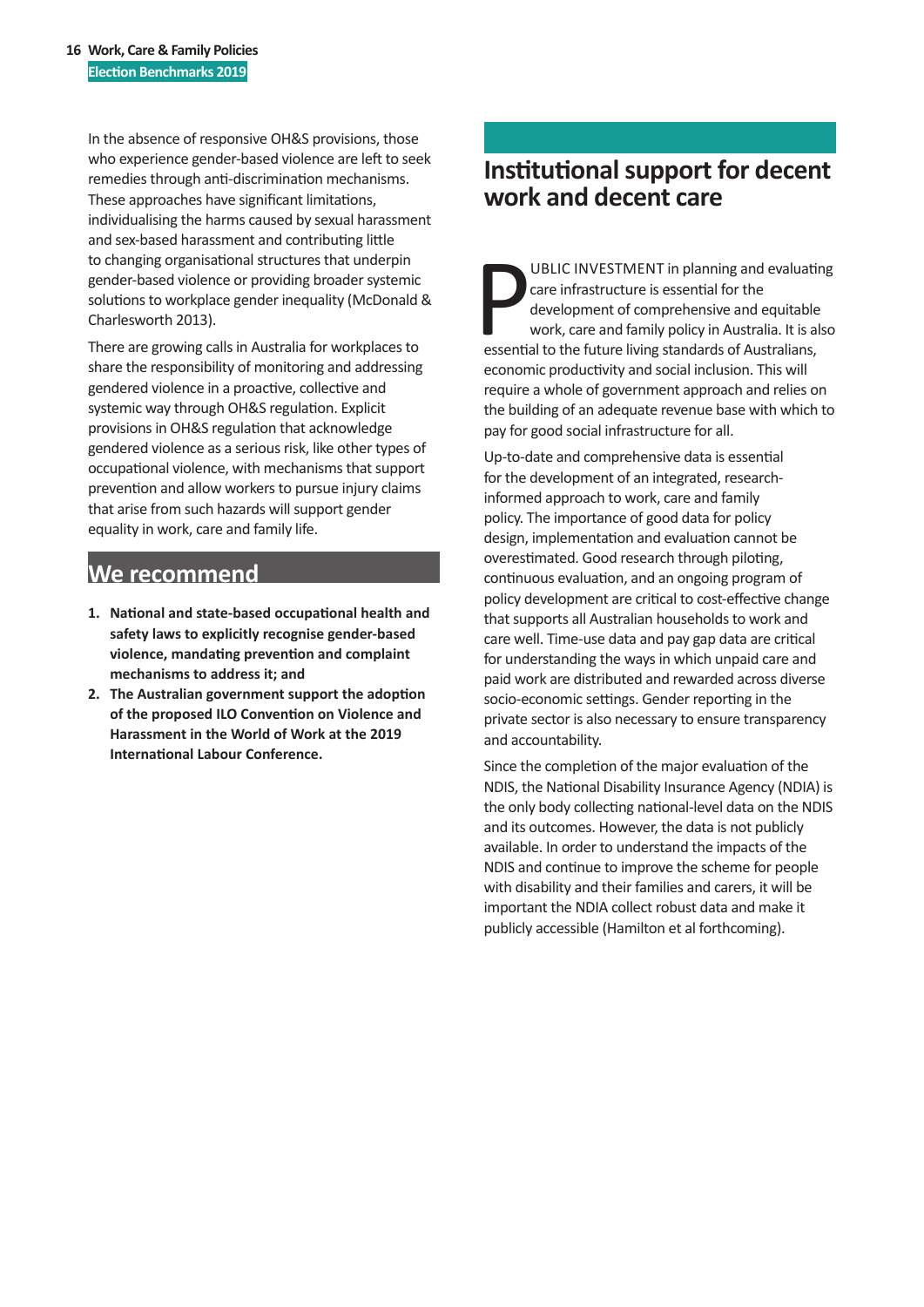The Australian Bureau of Statistics occupational (ANZSCO) and industry (ANZSIC) classifications are increasingly inadequate in accounting for the rapidly growing employment of frontline care workers in aged care, disability support and ECEC. This directly constrains the development of government policy, planning and future strategies in these three sectors. Lack of disaggregated data makes it difficult for policy makers to accurately track the characteristics and features of employment in these industries. While industry level data is available for residential aged care, data on home care for the aged, disability support, and ECEC industries is not available with these services grouped only at the aggregated level of 'other social assistance'. The ANZSCO *occupational* classifications designate the frontline occupations of 'child carer', 'aged and disabled carer', and 'personal care assistant' as 'low-skilled' (Level 4). This assessment underrecognises the skills required in this work and has a direct flow-on to migration policy, based on ANZSCO definitions of skill, limiting transition to permanent residence of those assessed as working in level 4 or 5 occupations (Howe et al 2019).

Better work, care and family outcomes in Australia rely not only on government policy, but on positive workplace leadership by employers. Having time to work and time to care requires employers to promote sustainable job design, secure work conditions and a workplace culture that supports carer responsibilities. Workers whose employment is insecure or whose workplaces do not have a history of flexible working practices, do not make use of their right to request flexibility at work fearing their supervisor will view such requests negatively or perceive them not to be serious about their work (Skinner et al 2016). Current research on fathers and their uptake of flexible working hours and paid parental leave show that workplace culture often lags policy development. Too many new fathers continue to report their workplaces are not supportive of their use of parental leave and they fear it will undermine career advancement (AHRC 2014; Wells et al 2015). Discrimination against pregnant workers, working carers, older employees and those affected by domestic violence are critical areas requiring active workplace leadership and cultural change. The success, productivity, security and well-being of our aging and increasingly female workforce requires positive leadership at the workplace level.

#### **We recommend**

- **1. Establishing a Federal Agency for Work, Care and Community responsible for the overarching design and implementation of equitable work, care and family policies. This would include systematic research and the ongoing evaluation of work, care and family policy challenges facing Australia;**
- **2. Provision of adequate funding to maintain existing data sets and research capacity to investigate changes at work and in Australian households. This includes immediate reinstatement of Australia's Time Use Survey and extension of the data collection and analysis capacity of the Workplace Gender Equality Agency; including monitoring and reporting on the uptake of parental leave and flexible work by men;**
- **3. The National Disability Insurance Agency collect and make publicly available national-level data on the NDIS and its outcomes; and**
- **4. The Australian Bureau of Statistics review its ANZSIC and ANZSCO classification structures to ensure that care services are sufficiently and accurately disaggregated and described and that occupational classifications, particularly for frontline care workers, reflect the increasing complexity and skill level of the work that is undertaken.**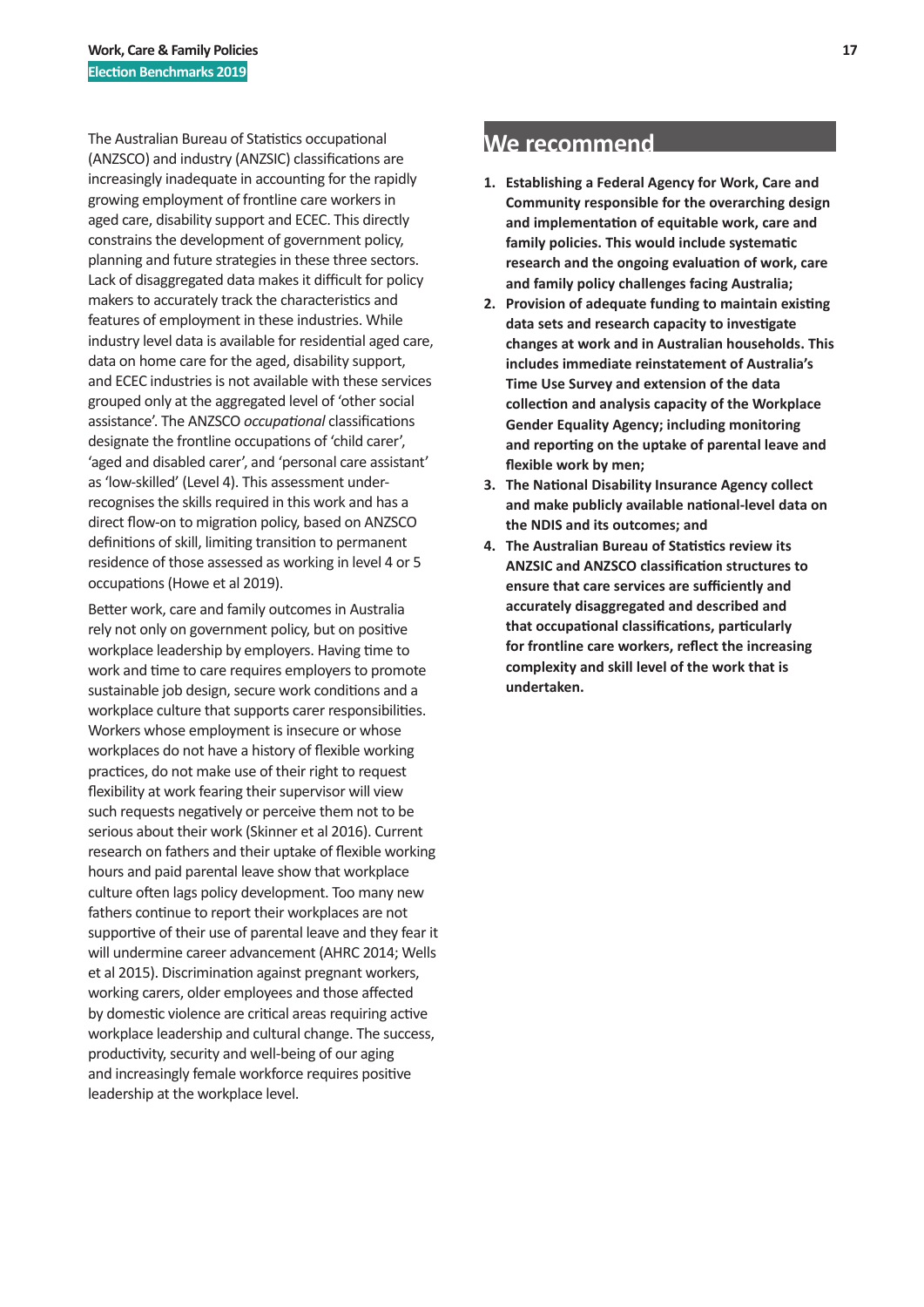## **References**

Adamson, E., Cortis, N., Brennan, D. & Charlesworth, S. (2017). Social care and migration policy in Australia: Emerging intersections? *Australian Journal of Social Issues*, 4, 78 – 98.

Anderson, B. 2010. "Migration, immigration controls and the fashioning of precarious workers." Work, Employment and Society, 24(2), 300–317.

Argyrous, G., Craig, L. & Rahman, S. (2017) 'The Effect of a First Born Child on Work and Childcare Time Allocation: Pre-post Analysis of Australian Couples' Social Indicators Research, 131 (2), 831-851.

Arksey, H; Jackson, K; Croucher, K; Weatherly, H; Golder, S; Hare, P; Newbronner, E; & Balwin, S. (2004). 'Review of Respite Services and Short-Term Breaks for Carers for People with Dementia', Report for the National Co-ordinating Centre for NHS Service Delivery and Organisation R & D (NCCSDO), NCCSDO.

Armstrong, P. (2016) 'Conclusion: Where do we go from here' in D. Baines & Armstrong (eds) *Promising Practices in Long Term Care: Ideas worth sharing* Canadian Centre for Policy Alternatives, Montreal.

Australian Bureau of Statistics [ABS] (2016) *Disability, Ageing and Carers, Australia: Summary of Findings, 2015*, Cat no 4430.0 (Table 37.1 EMPLOYED PERSONS AGED 15-64, living in households, carer status, by employment characteristics–2015, estimate.

Australian Bureau of Statistics [ABS] (2017a) *Characteristics of Employment*, *Australia*, August 2016, Cat No 6333.0 (Table 5 EMPLOYED PERSONS: Selected main job characteristics – By full-time or part-time status in main job). Canberra: ABS.

Australian Bureau of Statistics [ABS] (2017b) *Characteristics of Employment*, *Australia,* August 2016, Cat No 6333.0 (Table 7 EMPLOYED PERSONS: Selected main job characteristics – By status of employment in main job). Canberra: ABS.

Australian Bureau of Statistics (ABS] (2018a) *Average Weekly Earnings, Australia, May 2018*, Cat no. 6302.0.

Australian Bureau of Statistics [ABS] (2018b) *Labour Force, Australia*, Detailed – Electronic Delivery, May 2018. Cat No 6291.0.55.001 (Table 01. Labour force status by Age, marital status, and sex) May 2018 qtr, Canberra: ABS.

Australian Bureau of Statistics [ABS] (2018c) *Labour Force, Australia*, Detailed – Electronic Delivery, Sept 2018. Cat No 6291.0.55.001 (Table 10. Employed persons by Hours usually worked in all jobs and Sex). Canberra: ABS.

Australian Human Rights Commission (AHRC) (2013) *Investing in Care: Recognising and Valuing those who Car*e, Volume 2: Technical Papers. Australian Human Rights Commission, Sydney.

Australian Human Rights Commission [AHRC] (2018) *Everyone's business: Fourth national survey on sexual harassment in Australian workplaces*, Australian Human Rights Commission, Sydney.

Berg, L. & Farbenblum, B. 2018. Wage Theft in Silence. Why Migrant Workers Don't Recover Their Unpaid Wages in Australia. Migrant Worker Justice Initiative. Sydney.

Berg, L & Meagher, G. (2018) *Cultural Exchange or Cheap Housekeeper? Findings of a National Survey of Au Pairs in Australia*, Migrant Worker Justice Initiative, Sydney).

Berg, L. (2015). *Migrant Rights at Work: Law's precariousness at the intersection of immigration and labour*, London: Routledge.

Borland, J. & Coelli, M. (2016) Labour market inequality in Australia. *Economic Record*, 92 (299), 517-547.

Brady, M, G. Whitehouse, G, & K. Cook (2018) 'Social Support for Parental Employment: reconstructing policy for gender equality and a future labour force', paper presented at *Symposium: New Social Inequalities and the Future of Work*, School of Social Science and School of Political Science and International Studies, UQ and the QUT Work/Industry Futures Research Program, 19- 20 June 2018.

Centre of Excellence in Population Ageing Research [CEPAR] (2019) *Aged Care Policy, Provision and Prospects*, CEPAR Fact Sheet, UNSW. *[http://cepar.edu.](http://cepar.edu.au/sites/default/files/cepar-fact-sheet-aged-care-policy-provision-prospects.pdf) [au/sites/default/files/cepar-fact-sheet-aged-care-policy](http://cepar.edu.au/sites/default/files/cepar-fact-sheet-aged-care-policy-provision-prospects.pdf)[provision-prospects.pdf](http://cepar.edu.au/sites/default/files/cepar-fact-sheet-aged-care-policy-provision-prospects.pdf)*

Charlesworth, S. & Smith, M. (2018) Gender pay equity, in A. Stewart, J. Stanford & T. Hardy (eds.), *The wage crises in Australia: What it is and what to do about it*  (pp. 85-x101).

Charlesworth, S., Strazdins, L., O'Brien, L & Sims, S. 2011, 'Parents' jobs in Australia: work hours polarisation and the consequences for job quality and gender equality', *Australian Journal of Labour Economics*, 14 (1), 35-57.

Chung, H. & Van der Horst, M. (2018) 'Women's employment patterns after childbirth and the perceived access to and use of flexitime and teleworking' *Human Relations* 71 (1), 47-72.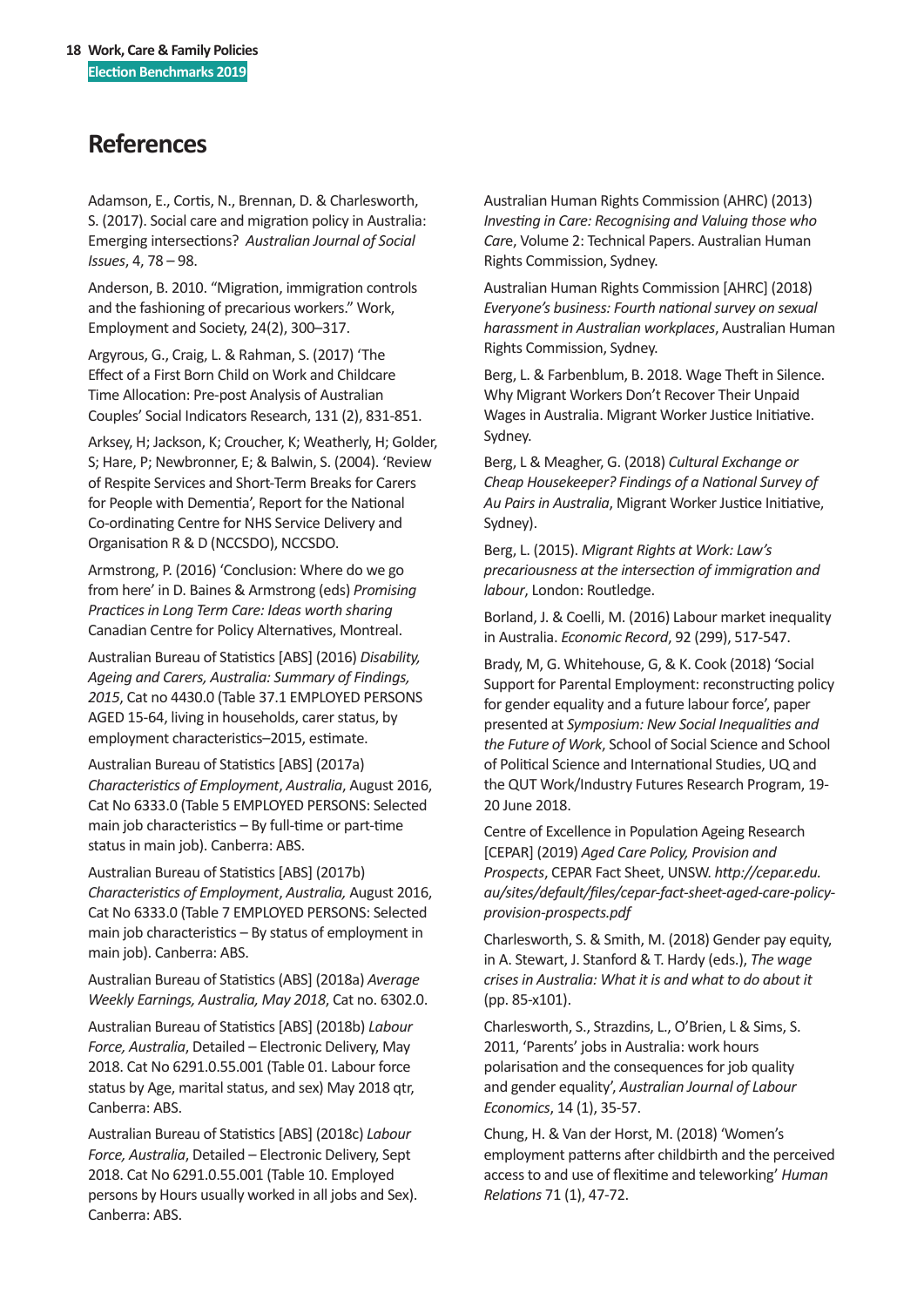Cook K. (2019) Gender, social security and poverty, in P. Saunders (ed), *Social security and poverty in Australia: social policy after Henderson* Melbourne University Press, 250 – 267.

Cooper, R., & Baird, M. (2015). Bringing the 'right to request' flexible working arrangements to life: From policies to practices. *Employee Relations*, 37(5), 568- 581.

Cortis, N., Macdonald, F., Davidson, B. & Bentham, E. (2017*). [Reasonable, necessary and valued: Pricing](http://researchbank.rmit.edu.au/list/?cat=quick_filter&form_name=adv_search&search_keys%5Bcore_66%5D=2006082431)  [disability services for quality support and decent jobs](http://researchbank.rmit.edu.au/list/?cat=quick_filter&form_name=adv_search&search_keys%5Bcore_66%5D=2006082431)* Health Services Union, Australian Services Union and United Voice Sydney

Cruz, A. & Klinger, S. (2011) *Gender-based violence in the world of work: Overview and selected annotated bibliography*, Working paper 3/2011, ILO Bureau for Gender Equality, Geneva.

Davidson, B. (2018), 'The Marketisation of Aged Care in Australia', Chapter 5, in *Wrong Way: How Privatisation and Economic Reform Backfired*, Carlton: La Trobe University Press.

De Henau, J. Susan Himmelweit, S. Łapniewska, Z. & Perrons, D. (2016) *Investing in the Care Economy A gender analysis of employment stimulus in seven OECD countries* International Trade Union Confederation, Brussels.

Department of Social Services (2018) *Annual Report 2017-18*, Commonwealth of Australia, *[https://www.](https://www.dss.gov.au/sites/default/files/documents/10_2018/dss_annual_report.pdf) [dss.gov.au/sites/default/files/documents/10\\_2018/](https://www.dss.gov.au/sites/default/files/documents/10_2018/dss_annual_report.pdf) [dss\\_annual\\_report.pdf](https://www.dss.gov.au/sites/default/files/documents/10_2018/dss_annual_report.pdf)*

Department of Jobs and Small Business, 2018, Industry Employment Projections - 2018 Report, Australian government, release date 17 August 2018 *[http://lmip.gov.au/default.aspx?LMIP/GainInsights/](http://lmip.gov.au/default.aspx?LMIP/GainInsights/EmploymentProjections) [EmploymentProjections](http://lmip.gov.au/default.aspx?LMIP/GainInsights/EmploymentProjections)*

Eastman, C. Charlesworth S. and Hill E. (2018) *Fact Sheet 1: Migrant Workers in Frontline Care*, Social Policy Research Centre UNSW *[https://www.sprc.unsw.edu.au/](https://www.sprc.unsw.edu.au/media/SPRCFile/Migrants_in_Frontline_Care_Final.pdf) [media/SPRCFile/Migrants\\_in\\_Frontline\\_Care\\_Final.pdf](https://www.sprc.unsw.edu.au/media/SPRCFile/Migrants_in_Frontline_Care_Final.pdf)*

Fair Work Commission [FWC] (2011) *SACS Equal Remuneration Decision 2011*, 208 IR 345.

Fair Work Commission [FWC] (2011) *SACS Equal Remuneration Decision 2012*, 208 IR 446.

Fair Work Commission [FWC] (2015) *Interim ECEC Equal Remuneration Decision 2015,* 256 IR 362*.*

Gilfillan, G. 2018. *Characteristics and use of casual employees in Australia*. Parliamentary Library Research Paper Series, 2017–18. Department of Parliamentary Services. *[https://parlinfo.aph.gov.au/](https://parlinfo.aph.gov.au/parlInfo/download/library/prspub/5742396/upload_binary/5742396.pdf) [parlInfo/download/library/prspub/5742396/upload\\_](https://parlinfo.aph.gov.au/parlInfo/download/library/prspub/5742396/upload_binary/5742396.pdf) [binary/5742396.pdf](https://parlinfo.aph.gov.au/parlInfo/download/library/prspub/5742396/upload_binary/5742396.pdf)*

Hamilton, M; Hill, E, & Adamson, E (under review) A 'career shift'? Migrant employment pathways in the aged care and early childhood education and care sectors in Australia", *Journal of Ethnic and Migration Studies*.

Hamilton, M. Hill, T, & Fisher, K (forthcoming) Review of the National Disability Insurance Scheme (NDIS) Evaluation Consolidated Report 2018, *International Journal of Care and Caring*.

Hamilton, M., Giuntoli, G., Johnson, K., Kayess, R., & Fisher, K. R. (2016). *Transitioning Australian Respite* (SPRC Report 04/16). Sydney: Social Policy Research Centre, UNSW Australia

Heckman, J. (2012) *Giving Kids a Fair Chance*. Cambridge, MA: MIT Press.

Hill, E. & Wade, M. (2018). 'The Radical Marketisation' of Early Childhood Education and Care in Australia. Chapter 1, in *Wrong Way: How Privatisation and Economic Reform Backfired*, pp. 21-39. Carlton: La Trobe University Press.

Hill, E., Withers M. & R. Jayasuriya. 2018. The Pacific Labour Scheme and Transnational Family Life: Policy Brief, UNSW, *[https://www.sprc.unsw.edu.au/media/](https://www.sprc.unsw.edu.au/media/SPRCFile/PLS_Policy_Brief_FINAL_June_2018.pdf) [SPRCFile/PLS\\_Policy\\_Brief\\_FINAL\\_June\\_2018.pdf](https://www.sprc.unsw.edu.au/media/SPRCFile/PLS_Policy_Brief_FINAL_June_2018.pdf)*

Howe, J., Charlesworth, S. & Brennan D. (2019) Migration Pathways for Frontline Care Workers in Australia and New Zealand: Front Doors, Side Doors, Back Doors and Trapdoors' *University of NSW Law Journal* 42(1) , 211-241.

International Labour Conference [ILC] (2018) *Fifth item on the agenda: Violence and harassment against women and men in the world of work Reports of the Standard-Setting Committee: Resolution and proposed Conclusions submitted for adoption by the Conference*, Provisional Record 8A 107th Session, Geneva, May– June 2018, Geneva.

Irvine, S., Thrope, K. & McDonald, P. (2018) 'Lowpaid 'women's work': why early childhood educators are walking out' *The Conversation*, March 23 2018.

James, G., & Spruce, E. (2015). Workers with elderly dependants: employment law's response to the latest care-giving conundrum. *Legal Studies*, *35*(3), 463-479.

Joint Standing Committee on the National Disability Insurance Scheme (2018) *Market readiness for provision of services under the NDIS*, Parliament of Australia, Canberra

Landivar, L. (2015) 'The gender gap in employment hours: do work-hour regulations matter?' *Work, Employment and Society* 29 (4), 550-570.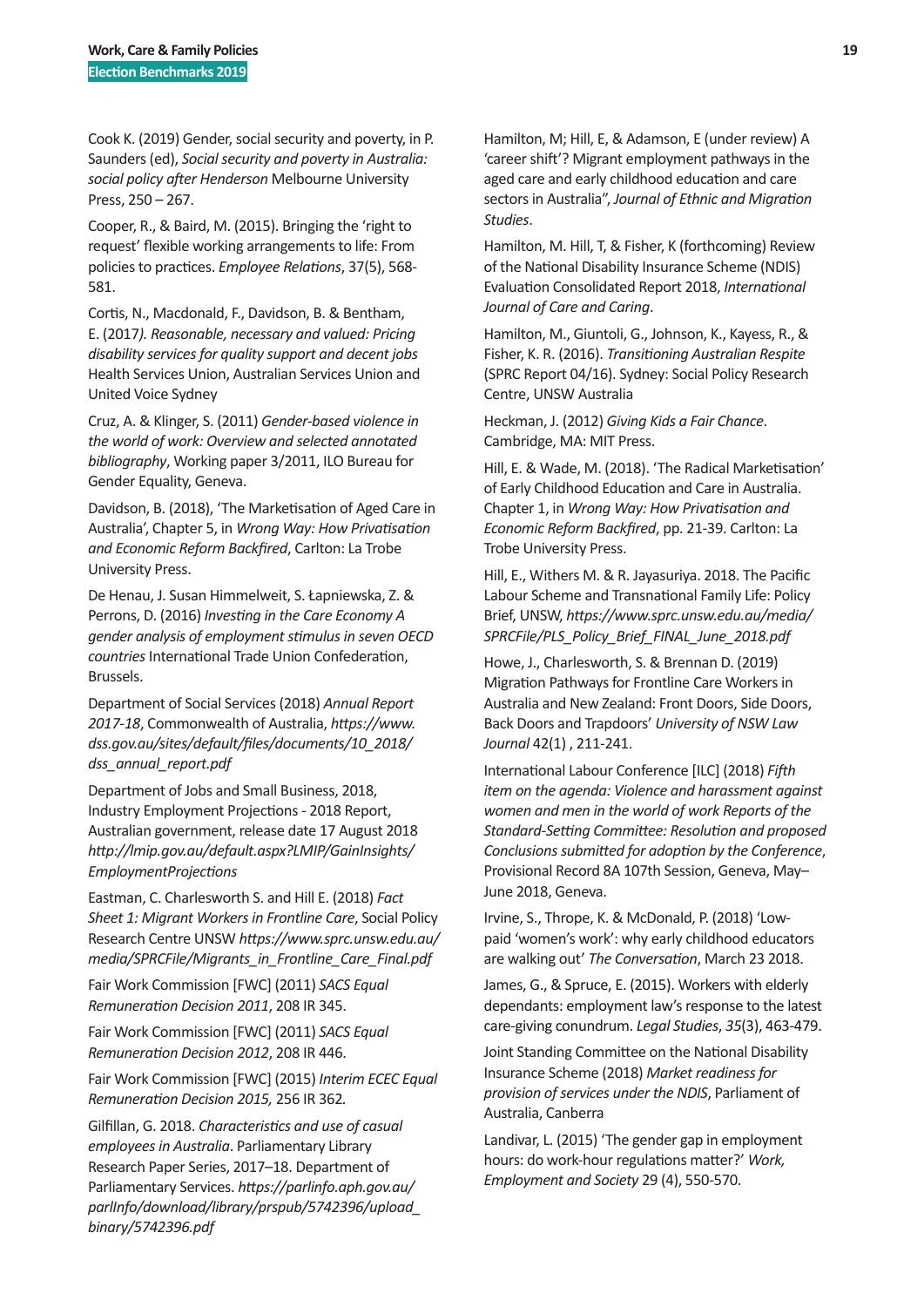Laragy, C. & Naughtin, G. 2009. *Increasing consumer choice in aged care services: A position paper*, Brotherhood of St Laurence, Fitzroy.

Layton, R., Smith, M. & Stewart, A. (2013) *Equal remuneration under the Fair Work Act 2009,*  Melbourne, Fair Work Commission.

Maetens, A., Beernaert, K., Deliens, L., Aubry, R; Radbruch, L. & Cohen, J. 2017. Policy Measures to Support Palliative Care at Home: A Cross-Country Case Comparison in Three European Countries, *Journal of Pain and Symptom Management*, 54(4): 523-529.

Mavromaras, K., Moskos, M., Mahuteau, S. & Isherwood, L (2018) *Evaluation of the NDIS: Final Report*. National Institute of Labour Studies, Flinders University, Adelaide.

McDonald, P. & Charlesworth, S. (2013) Settlement outcomes in sexual harassment complaints. *Australasian Dispute Resolution Journal*, *24*(4), 259-269.

Melhuish, E.C. (2014) "The Impact of Early Childhood Education and Care on Improved Wellbeing", In*: If you could do one thing…Nine local actions to reduce health inequalities*. London: British Academy.

National Disability Services [NDS] (2018), *Australian Disability Workforce Report, February 2018*, NDS, Sydney.

Newberry, S. & D. Brennan. 2013. 'The Marketization of Early Childhood Education and Care (ECEC) in Australia: A Structured Response'. *Financial Accountability and Management*, Vol.20 (3), pp.227-245.

OECD (2017) Health at a Glance *[https://www.oecd](https://apac01.safelinks.protection.outlook.com/?url=https%3A%2F%2Fwww.oecd-ilibrary.org%2Fdocserver%2Fhealth_glance-2017-en.pdf%3Fexpires%3D1550624453%26id%3Did%26accname%3Docid177499%26checksum%3D81C1D1EB855828B4EE7634DF5EF5369B&data=01%7C01%7C%7C7a3ac044d3df4c501ac008d69706fc29%7Cd1323671cdbe4417b4d4bdb24b51316b%7C1&sdata=H01vFRF43q3bdGnSTt6mheLSKIPYNShjRq2cQ9%2FkK0o%3D&reserved=0)[ilibrary.org/docserver/health\\_glance-2017-en.pdf](https://apac01.safelinks.protection.outlook.com/?url=https%3A%2F%2Fwww.oecd-ilibrary.org%2Fdocserver%2Fhealth_glance-2017-en.pdf%3Fexpires%3D1550624453%26id%3Did%26accname%3Docid177499%26checksum%3D81C1D1EB855828B4EE7634DF5EF5369B&data=01%7C01%7C%7C7a3ac044d3df4c501ac008d69706fc29%7Cd1323671cdbe4417b4d4bdb24b51316b%7C1&sdata=H01vFRF43q3bdGnSTt6mheLSKIPYNShjRq2cQ9%2FkK0o%3D&reserved=0)*.

Pascoe, S. & Brennan, D. (2017) Lifting our Game. Report of the Review to Achieve Educational Excellence in Australian Schools Through Early Childhood Interventions, Melbourne.

Pickard, L., Brimblecombe, N., King, D., & Knapp, M. 2018. 'Replacement Care' for Working Carers? A Longitudinal Study in England, 2013–15, *Social Policy and Administration*, 52(3): 690–709

Pocock, B., & Charlesworth, S. (2017). Multilevel work–family interventions: Creating good-quality employment over the life course. *Work and Occupations*, 44(1), 23-46.

Preston, A. & Birch, E. (2018). The West Australian wage structure and gender wage gap: A post-mining boom analysis, *Journal of Industrial Relations*, 60 (5), 619-646.

Productivity Commission (2015). *Childcare and early childhood learning - Productivity Commission: Inquiry report volume 1 and 2*. Australian Government. Available: *[https://www.pc.gov.au/inquiries/completed/](https://www.pc.gov.au/inquiries/completed/childcare/report) [childcare/report](https://www.pc.gov.au/inquiries/completed/childcare/report)*

Skattebol, J., Blaxland, M., Brennan, D., Adamson, E., Purcal, C., Hill, T., Jenkins, B. & Williams, F. (2014) Families at the Centre: What do low income families say about care and education for their young children? SPRC Report Series 28/14. Sydney: Social Policy Research Centre, UNSW Australia.

Skinner, N. & Pocock, B. (2014) *The Persistent Challenge: Living, Working and Caring in Australia in 2014: The Australian Work and Life Index*, Cenre for Work+Life, Unvieristy of South Australia

Skinner, N., Cathcart, A., & Pocock, B. (2016). To ask or not to ask? Investigating workers' flexibility requests and the phenomenon of discontented nonrequesters. *Labour & Industry: a journal of the social and economic relations of work*, *26*(2), 103-119.

Thomas J., Barraket J., Wilson C.K., Cook K., Louie YM., & Holcombe-James I. (2018) *Measuring Australia's Digital Divide: The Australian Digital Inclusion Index 2018*. RMIT University, Melbourne, for Telstra.

Wells, M., Dakina, M. & Flanagan, K. (2015) *State of Australia's Fathers*. Save the Children. *[https://sowf.](https://sowf.men-care.org/wp-content/uploads/sites/4/2015/09/State-of-Australias-Fathers-report_FA-updated_single-pages-1.pdf) [men-care.org/wp-content/uploads/sites/4/2015/09/](https://sowf.men-care.org/wp-content/uploads/sites/4/2015/09/State-of-Australias-Fathers-report_FA-updated_single-pages-1.pdf) [State-of-Australias-Fathers-report\\_FA-updated\\_single](https://sowf.men-care.org/wp-content/uploads/sites/4/2015/09/State-of-Australias-Fathers-report_FA-updated_single-pages-1.pdf)[pages-1.pdf](https://sowf.men-care.org/wp-content/uploads/sites/4/2015/09/State-of-Australias-Fathers-report_FA-updated_single-pages-1.pdf)*

Workplace Gender Equality Agency [WGEA] (2018) (2018) *Australia's gender pay gap statistics August 2018*. Available at *[https://www.wgea.gov.au/sites/](https://www.wgea.gov.au/sites/default/files/gender-pay-gap-statistic.pdf) [default/files/gender-pay-gap-statistic.pdf](https://www.wgea.gov.au/sites/default/files/gender-pay-gap-statistic.pdf)*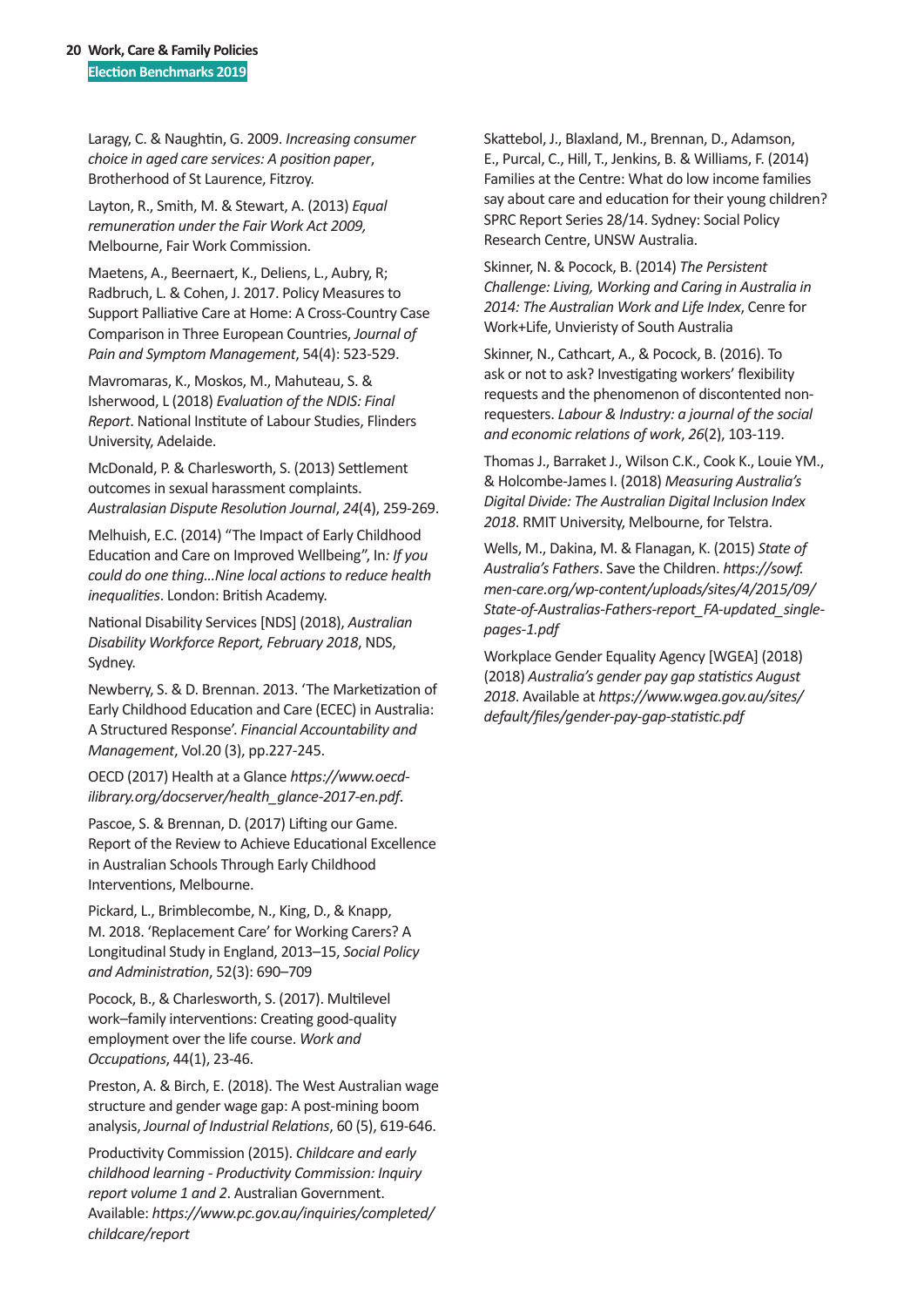**Work, Care & Family Policies Election Benchmarks 2019**